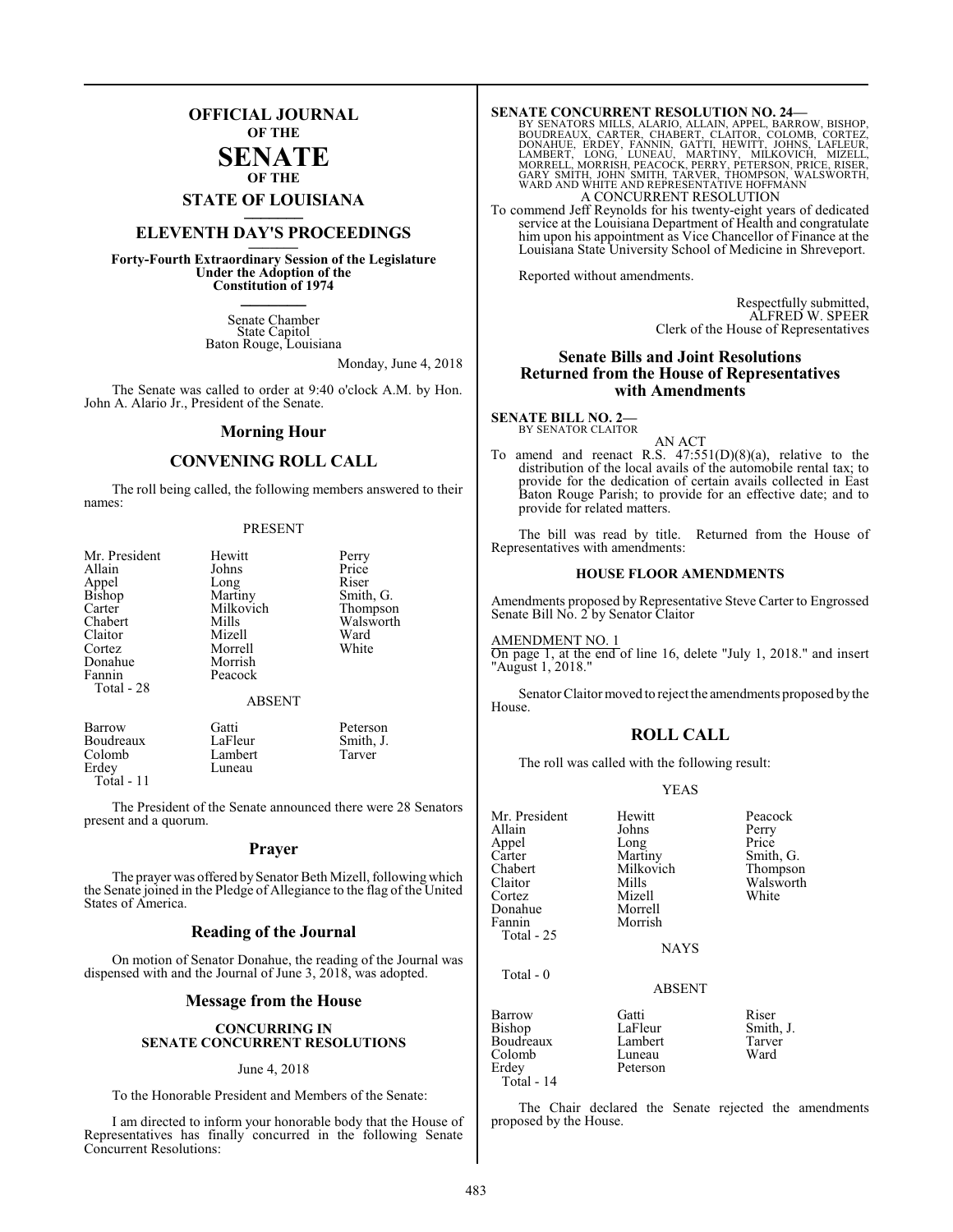# **Page 2 SENATE 11th DAY'S PROCEEDINGS**

## **SENATE BILL NO. 3—**

BY SENATOR JOHNS AN ACT

To amend and reenact the introductory paragraph of R.S. 51:1787(A)(1)(a)(iv), R.S. 51:1787(A)(1)(a)(iv)(bb) and (cc),  $2455(D)(3)$  and  $2457(B)(3)(b)$  and (c), relative to the administration of incentive rebates; to change the application period for certain incentive rebates; to provide for issuance of rebate payments for certain tax incentive programs; to provide for an effective date; and to provide for related matters.

The bill was read by title. Returned from the House of Representatives with amendments:

## **LEGISLATIVE BUREAU AMENDMENTS**

Amendments proposed by Legislative Bureau to Reengrossed Senate Bill No. 3 by Senator Johns

AMENDMENT NO. 1<br>On page 4, line  $\overline{17}$ , change "51:2455(D)(1)(3)(b)" to  $"51:2455(D)(3)(b)"$ 

Senator Johns moved to concur in the amendments proposed by the House.

## **ROLL CALL**

The roll was called with the following result:

#### YEAS

| Mr. President | Hewitt      | Peacock  |
|---------------|-------------|----------|
| Allain        | Johns       | Perry    |
| Appel         | Long        | Price    |
| Carter        | Martiny     | Smith, C |
| Chabert       | Milkovich   | Thomps   |
| Claitor       | Mills       | Walswo   |
| Cortez        | Mizell      | White    |
| Donahue       | Morrell     |          |
| Fannin        | Morrish     |          |
| Total - 25    |             |          |
|               | <b>NAYS</b> |          |
|               |             |          |

Exercise Smith, G.<br>
Exercise Smith, G.<br>
Thompson s Walsworth<br>
ell White

Thompson

#### Total - 0

#### ABSENT

| Barrow     | Gatti    | Riser     |
|------------|----------|-----------|
| Bishop     | LaFleur  | Smith, J. |
| Boudreaux  | Lambert  | Tarver    |
| Colomb     | Luneau   | Ward      |
| Erdey      | Peterson |           |
| Total - 14 |          |           |

The Chair declared the Senate concurred in the amendments proposed by the House.

#### **Rules Suspended**

## **House Bills and Joint Resolutions on Third Reading and Final Passage**

Senator Morrell asked for and obtained a suspension of the rules to take up House Bills out of their regular order.

#### **HOUSE BILL NO. 13—**

BY REPRESENTATIVE JACKSON AN ACT

To amend and reenact Section 6 of Act No. 123 of the 2015 Regular Session of the Legislature, relative to corporate income tax; to provide relative to certain exclusions, exemptions, and deductions; to provide for the effectiveness of reductions; to provide for applicability; to provide for an effective date; and to provide for related matters.

On motion of Senator Morrell, the bill was read by title and returned to the Calendar, subject to call.

#### **HOUSE BILL NO. 17—**

BY REPRESENTATIVE FOIL

AN ACT To amend and reenact R.S. 47:339(A)(2) and (B)(3) and to enact R.S. 47:301(4)(m), relative to sales and use tax; to provide with respect to collection and reporting of sales and use taxes; to provide for the definition of dealer; to provide for effectiveness; and to provide for related matters.

#### **Floor Amendments**

Senator Morrell proposed the following amendments.

#### **SENATE FLOOR AMENDMENTS**

Amendments proposed by Senator Morrell to Reengrossed House Bill No. 17 by Representative Foil

AMENDMENT NO. 1 On page 1, line 20, change "service" to "services"

On motion of Senator Morrell, the amendments were adopted.

## **Floor Amendments**

Senator Morrell proposed the following amendments.

#### **SENATE FLOOR AMENDMENTS**

Amendments proposed by Senator Morrell to Reengrossed House Bill No. 17 by Representative Foil

#### AMENDMENT NO. 1

In the set of Senate Committee Amendments proposed by the Senate Committee on Revenue and Fiscal Affairs and adopted by the Senate on June 1, 2018, on page 1, line 11, change "(B)(2)" to "(B)(3)"

On motion of Senator Morrell, the amendments were adopted.

On motion of Senator Morrell, the amended bill was read by title and returned to the Calendar, subject to call.

## **Appointment of Conference Committee on Senate Bill No. 2**

The President of the Senate appointed the following members to confer with a like committee from the House to consider the disagreement on **Senate Bill No. 2**:

> Senators Claitor, Morrell and LaFleur.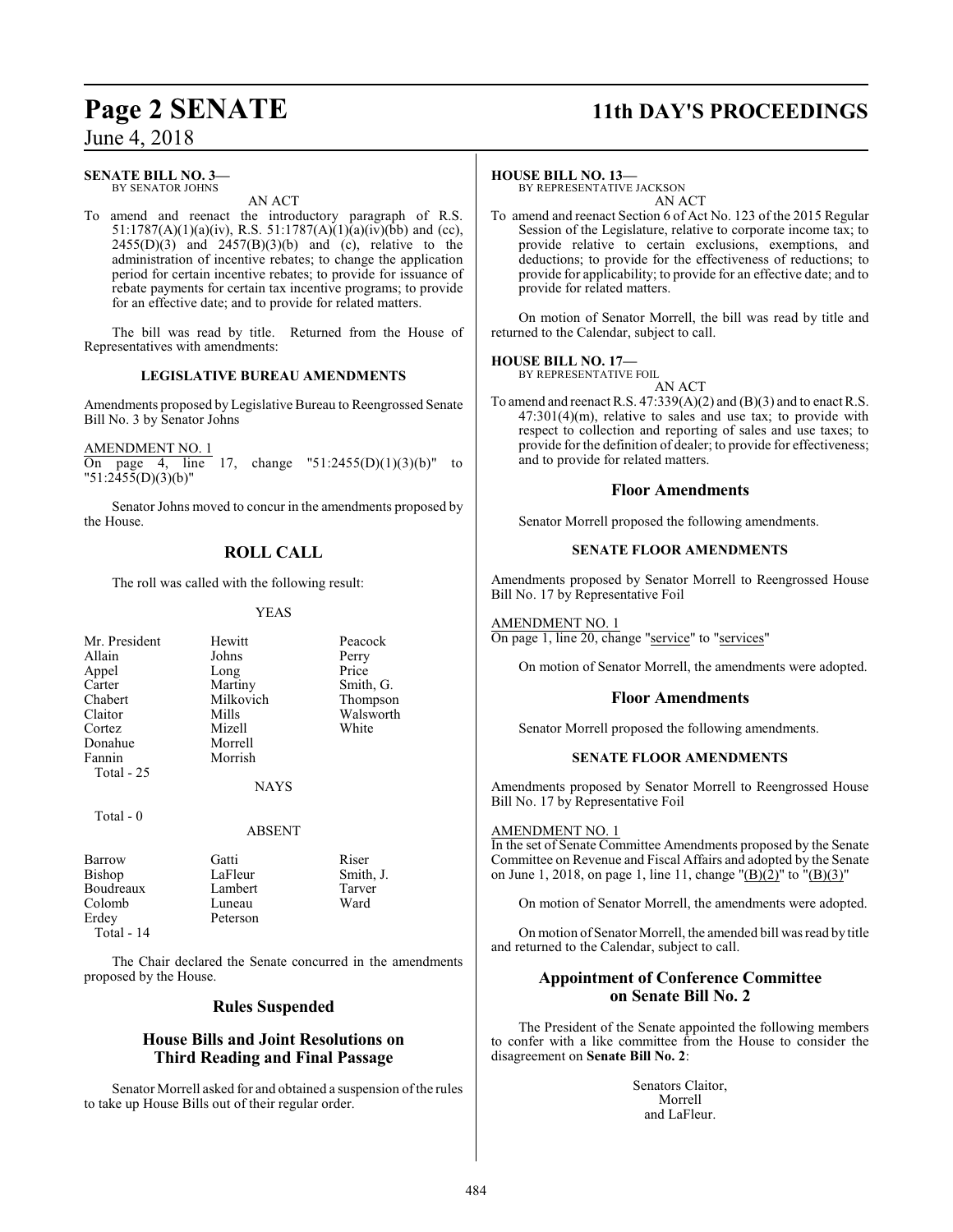# **11th DAY'S PROCEEDINGS Page 3 SENATE**

#### **Recess**

On motion of Senator Thompson, the Senate took a recess at 10:00 o'clock A.M. until 1:00 o'clock P.M.

#### **After Recess**

The Senate was called to order at 1:20 o'clock P.M. by the President of the Senate.

#### **ROLL CALL**

The roll being called, the following members answered to their names:

#### PRESENT

Total - 23

Mr. President Johns Peacock<br>Allain LaFleur Perry Allain LaFleur<br>Chabert Lambert Chabert Lambert Smith, G. Claitor Long<br>Cortez Luneau Luneau Thompson<br>Martiny Ward Donahue Martiny Ward<br>
Fannin Mizell White<br>
White Mizell<sup>'</sup> Gatti Morrish

ABSENT

Boudreaux<br>Carter Carter Morrell<br>Colomb Peterson Total - 16

Appel Erdey Price<br>
Barrow Hewitt Riser Barrow Hewitt Riser<br>Bishop Milkovich Smith, J. Milkovich Smith, J.<br>Mills Walsworth

The President of the Senate announced there were 23 Senators present and a quorum.

Peterson

#### **Senate Business Resumed After Recess**

#### **Message from the House**

### **DISAGREEMENT TO HOUSE BILL**

#### June 4, 2018

To the Honorable President and Members of the Senate:

I am directed to inform your honorable body that the House of Representatives has refused to concur in the proposed Senate Amendment(s) to **House Bill No. 1** by Representative Henry, and ask the President to appoint on the part of the Senate a committee to confer with a like committee from the House on the disagreement.

> Respectfully submitted, ALFRED W. SPEER Clerk of the House of Representatives

#### **Recess**

On motion of Senator Thompson, the Senate took a recess at 1:20 o'clock P.M. until 5:00 o'clock P.M.

#### **After Recess**

The Senate was called to order at 5:30 o'clock P.M. by the President of the Senate.

# June 4, 2018

#### **ROLL CALL**

The roll being called, the following members answered to their names:

#### PRESENT

Mr. President Hewitt Peacock<br>Allain Johns Perry Appel LaFleur Peterson<br>Barrow Lambert Price Bishop Long Riser<br>Boudreaux Luneau Smith, G. Boudreaux Luneau<br>Carter Martiny Carter Martiny Smith, J.<br>Chabert Milkovich Tarver Chabert Milkovich<br>Claitor Mills Claitor Mills Thompson Donahue<br>Fannin Total - 35

Erdey Total - 4 **Johns** Perry<br>LaFleur Peters Lambert Price<br>
Long Riser Morrish

Mizell Walsworth<br>
Morrell Ward

#### ABSENT

Colomb Gatti<br>Erdev White

The President of the Senate announced there were 35 Senators present and a quorum.

#### **Senate Business Resumed After Recess**

#### **Rules Suspended**

#### **Introduction of Senate Resolutions**

Senator Peacock asked for and obtained a suspension of the rules to read Senate Resolutions a first and second time.

#### **SENATE RESOLUTION NO. 32—** BY SENATOR ALLAIN

#### A RESOLUTION

To urge and request the Louisiana State UniversityCenter for Energy Studies (LSU CES), the Louisiana State University Public Administration Institute (LSU PAI), and the Louisiana Tax Institute to analyze mineral revenues, taxes, and exemptions in Louisiana and to submit a written report of its findings to the Senate.

The resolution was read by title and placed on the Calendar for a second reading.

#### **SENATE RESOLUTION NO. 33—** BY SENATOR GATTI

A RESOLUTION

To commend and recognize retired Air Force Colonel Steve dePyssler on the celebration of his ninety-ninth birthday.

On motion of Senator Peacock the resolution was read by title and adopted.

#### **Conference Committee Reports**

The following reports were received and read:

**SENATE CONCURRENT RESOLUTION NO. 4—** BY SENATOR ALLAIN

A CONCURRENT RESOLUTION To urge and request the Louisiana State UniversityCenter for Energy Studies (LSU CES), the Louisiana State University Public Administration Institute (LSU PAI), and the Louisiana Tax Institute to analyze mineral revenues, taxes, and exemptions in Louisiana and to submit a written report of its findings to the

legislature.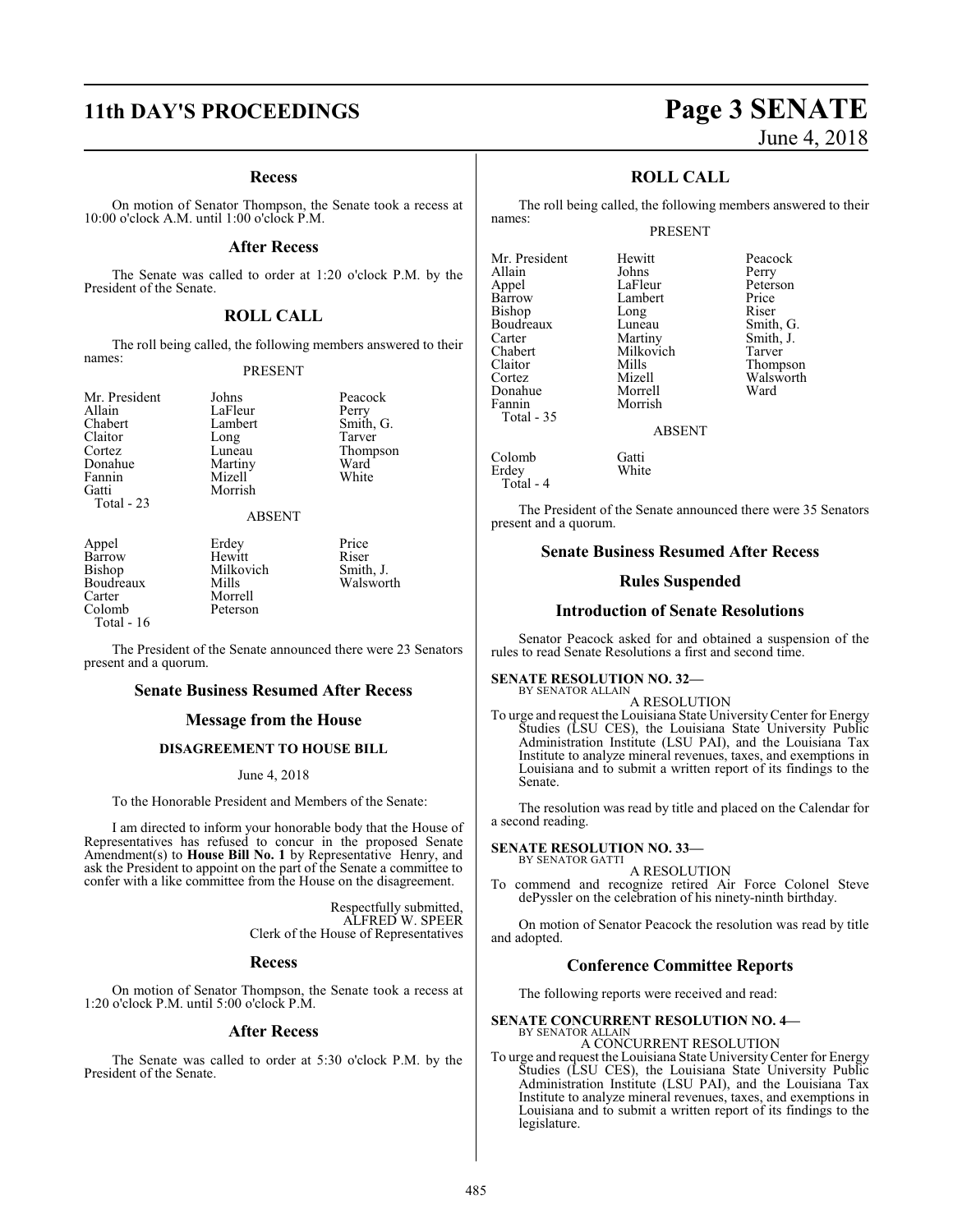# **Page 4 SENATE 11th DAY'S PROCEEDINGS**

## June 4, 2018

#### **CONFERENCE COMMITTEE REPORT**

June 3, 2018

To the Honorable President and Members of the Senate and to the Honorable Speaker and Members of the House of Representatives.

#### Ladies and Gentlemen:

We, the conferees appointed to confer over the disagreement between the two houses concerning Senate Concurrent Resolution No. 4 by Senator Allain recommend the following concerning the Original resolution:

- 1. That House Floor Amendment No. 1 proposed by Representative Jim Morris and adopted by the House of Representatives on May 28, 2018, be adopted.
- That House Floor Amendment No. 4 proposed by Representative Abramson and adopted by the House of Representatives on May 28, 2018, be adopted.
- 3. That House Floor Amendment Nos. 1, 2, 3, and 5 proposed by Representative Abramson and adopted by the House of Representatives on May 28, 2018, be rejected.
- 4. That the following amendments to the original resolution be adopted:

#### AMENDMENT NO. 1

On page 1, line 4, after "Institute" insert ", in consultation with various stakeholder organizations and certain legislative committees,"

#### AMENDMENT NO. 2

On page 2, line 10, after "Institute" insert "and the various stakeholder organizations and certain legislative committees"

#### AMENDMENT NO. 3

On page 2, between lines 18 and 19, insert the following:

"BE IT FURTHER RESOLVED, that the following stakeholder organizations and legislative committees shall be invited to attend meetings and provide testimony regarding state oil and gas law and state tax law as it relates to oil and gas law:

- (1) The Louisiana Oil and Gas Association.
- (2) The Louisiana Mid-Continent Oil and Gas Association.
- (3) The Public Affairs Research Council of Louisiana.
- (4) The Counsel for a Better Louisiana.
- (5) The Louisiana State Law Institute.
- (6) The Senate Committee on Natural Resources.
- (7) The Senate Committee on Revenue and Fiscal Affairs.
- (8) The House Committee on Natural Resources and Environment.
- (9) The House Committee on Ways and Means."

#### AMENDMENT NO. 4

On page 2, at the end of line 29, after "Institute" and before the period "." insert the following: ", the president of the Louisiana Oil and Gas Association, the president of the Louisiana Mid-Continent Oil and Gas Association, the president of the Public Affairs Research Council of Louisiana, the president of the Counsel for a Better Louisiana, the director of the Louisiana State Law Institute, the president of the Senate, and the speaker of the House of Representatives"

Respectfully submitted,

R.L. Bret Allain, II<br>Norby Chabert

Senators: Representatives: R.L. Bret Allain, II and the serve of the senators: R.L. Bret Allain, II and the serve of the serve of the serve of the serve of the serve of the serve of the serve of the serve of the serve of t Norby Chabert (Neil C. Abramson<br>
Sharon Hewitt (Neil C. Abramson<br>
Stuart Bishop Stuart Bishop

Senator Allain moved to adopt the Conference Committee Report.

### **ROLL CALL**

The roll was called with the following result:

#### YEAS

| Mr. President<br>Allain<br>Appel<br>Barrow<br>Bishop<br>Boudreaux<br>Carter<br>Chabert<br>Claitor<br>Cortez<br>Donahue<br>Erdey | Fannin<br>Hewitt<br>Johns<br>LaFleur<br>Lambert<br>Long<br>Luneau<br>Martiny<br>Milkovich<br>Mills<br>Mizell<br>Morrell | Morrish<br>Peacock<br>Perry<br>Peterson<br>Price<br>Riser<br>Smith, G.<br>Smith, J.<br>Tarver<br>Thompson<br>Walsworth<br>Ward |
|---------------------------------------------------------------------------------------------------------------------------------|-------------------------------------------------------------------------------------------------------------------------|--------------------------------------------------------------------------------------------------------------------------------|
| Total - 36                                                                                                                      |                                                                                                                         |                                                                                                                                |
|                                                                                                                                 | <b>NAYS</b>                                                                                                             |                                                                                                                                |

ABSENT

Colomb Gatti White

Total - 3

Total - 0

The Chair declared the Conference Committee Report was adopted.

#### **Rules Suspended**

#### **House Bills and Joint Resolutions on Third Reading and Final Passage, Subject to Call**

#### **Called from the Calendar**

Senator Morrell asked that House Bill No. 13 be called from the Calendar.

**HOUSE BILL NO. 13—** BY REPRESENTATIVE JACKSON

AN ACT To amend and reenact Section 6 of Act No. 123 of the 2015 Regular Session of the Legislature, relative to corporate income tax; to provide relative to certain exclusions, exemptions, and deductions; to provide for the effectiveness of reductions; to provide for applicability; to provide for an effective date; and to provide for related matters.

The bill was read by title. Senator Morrell moved the final passage of the bill.

#### **ROLL CALL**

The roll was called with the following result:

#### YEAS

| Mr. President | Fannin  | Perry     |
|---------------|---------|-----------|
| Allain        | Hewitt  | Peterson  |
| Appel         | Johns   | Price     |
| Barrow        | LaFleur | Smith, G. |
| Bishop        | Lambert | Smith, J. |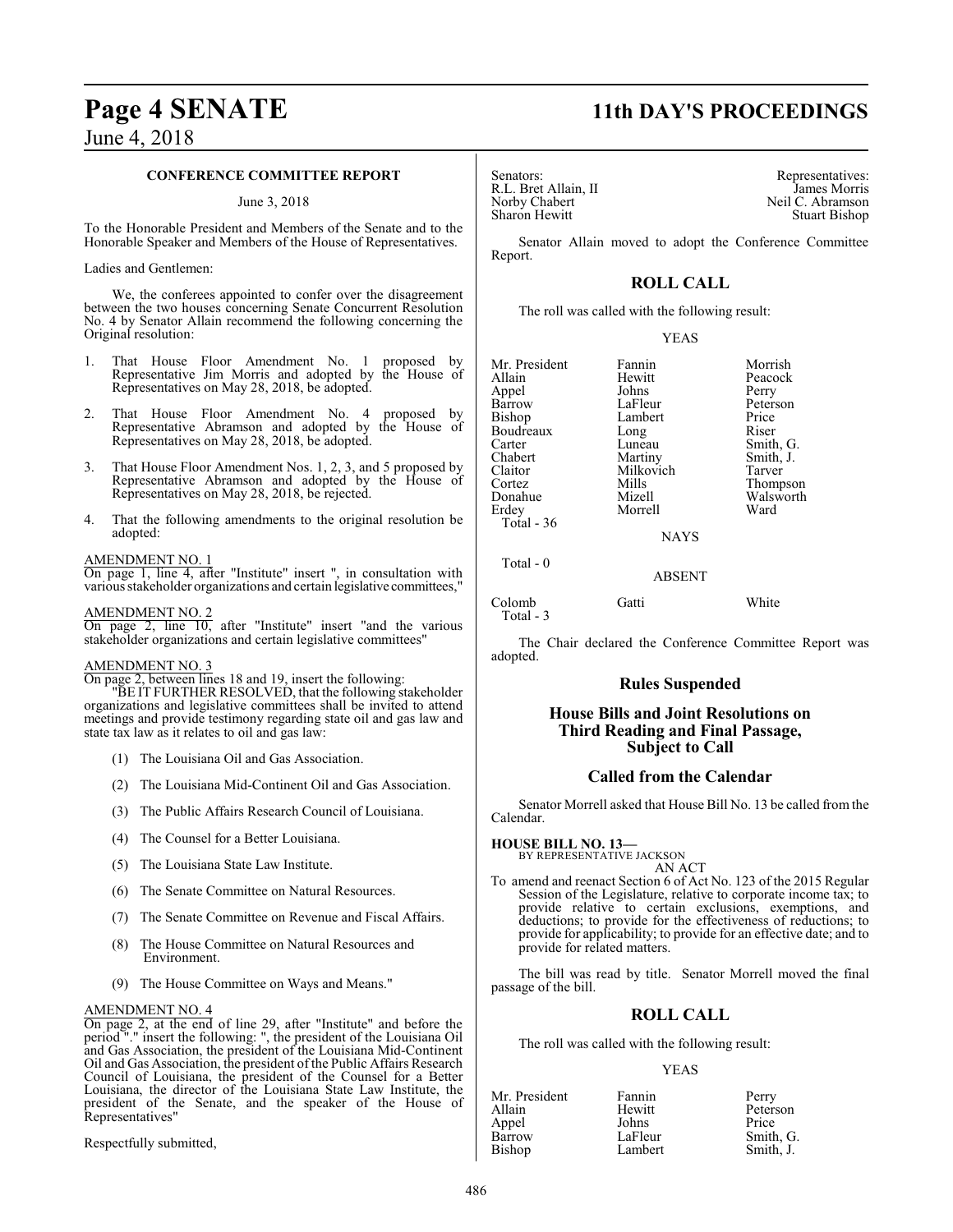# **11th DAY'S PROCEEDINGS Page 5 SENATE**

White

| Boudreaux  | Long    | Tarver |
|------------|---------|--------|
| Carter     | Luneau  | Thomp  |
| Chabert    | Martiny | Walsw  |
| Claitor    | Mills   | Ward   |
| Cortez     | Morrell |        |
| Donahue    | Morrish |        |
| Total - 31 |         |        |
|            |         |        |

Luneau Thompson<br>Martiny Walsworth Martiny Walsworth<br>
Mills Ward Morrish

**NAYS** 

Erdey Peacock<br>Mizell Riser Mizell Total - 4

ABSENT

Colomb Milkovich<br>
Gatti White Total - 4

The Chair declared the bill was passed and ordered it returned to the House. Senator Morrell moved to reconsider the vote by which the bill was passed and laid the motion on the table.

#### **Called from the Calendar**

Senator Morrell asked that House Bill No. 17 be called from the Calendar.

#### **HOUSE BILL NO. 17—** BY REPRESENTATIVE FOIL

AN ACT

To amend and reenact R.S.  $47:339(A)(2)$  and  $(B)(3)$  and to enact R.S. 47:301(4)(m), relative to sales and use tax; to provide with respect to collection and reporting of sales and use taxes; to provide for the definition of dealer; to provide for effectiveness; and to provide for related matters.

#### **Floor Amendments**

Senator White proposed the following amendments.

#### **SENATE FLOOR AMENDMENTS**

Amendments proposed by Senator White to Reengrossed House Bill No. 17 by Representative Foil

AMENDMENT NO. 1 On page 1, line 2, delete "R.S. 47:339(A)(2)" and insert "R.S. 47:315.1(A) and 339(A)(2)"

AMENDMENT NO. 2

On page 1, line 4, after "dealer;" insert "to provide for certain state sales and use tax refunds;"

AMENDMENT NO. 3

On page 1, line 7, delete "R.S. 47:339(A)(2)" and insert "R.S. 47:315.1(A) and 339(A)(2)"

#### AMENDMENT NO. 4

On page 2, between lines 12 and 13, insert:

§315.1. Sales tax refund

A. (1) In the event tangible personal property, a part of and used in or about a person's home, apartment or homestead, in this state on which Louisiana sales tax has been paid by the owner of the property is destroyed by a natural disaster occurring in an area in Louisiana subsequently determined by the president of the United States to warrant assistance by the federal government, the owner thereof who was the purchaser who paid the Louisiana sales tax shall be entitled to reimbursement of the amount of the tax paid on such tangible personal property destroyed for which no reimbursement was received by insurance or otherwise. Upon receipt of a notarized statement of the owner as to the amount of the taxes paid under the provisions of this Chapter on tangible personal property destroyed as aforesaid, the collector shall make refund to said owner in the amount to which he is entitled.

(2) The refund authorized by this Subsection shall extend to tangible personal property, including construction materials, that was a part of and used in or about a nonpublic school which sustained damage in the flooding disaster which occurred in August 2016, which event was the subject of Proclamation 111 JBE 2016, and numerous executive orders. In order to be eligible for the refund of Louisiana sales taxes, the owner of a nonpublic school shall be required to meet the same eligibility and administrative requirements as is provided for in Paragraph (1) of this Subsection and the school shall be eligible to participate in the Federal EmergencyManagement Agency Public Assistance grant program. \* \* \*"

On motion of Senator Morrell, the amendments were adopted.

The bill was read by title. Senator Morrell moved the final passage of the amended bill.

#### **ROLL CALL**

The roll was called with the following result:

#### YEAS

| Mr. President<br>Allain<br>Appel<br>Barrow<br><b>Bishop</b><br>Boudreaux<br>Carter<br>Chabert<br>Claitor<br>Cortez<br>Donahue<br>Erdey<br>Fannin | Hewitt<br>Johns<br>LaFleur<br>Lambert<br>Long<br>Luneau<br>Martiny<br>Milkovich<br>Mills<br>Mizell<br>Morrell<br>Morrish<br>Peacock | Perry<br>Peterson<br>Price<br>Riser<br>Smith, G.<br>Smith, J.<br>Tarver<br>Thompson<br>Walsworth<br>Ward<br>White |
|--------------------------------------------------------------------------------------------------------------------------------------------------|-------------------------------------------------------------------------------------------------------------------------------------|-------------------------------------------------------------------------------------------------------------------|
| Total - 37                                                                                                                                       | <b>NAYS</b>                                                                                                                         |                                                                                                                   |
| Total $-0$                                                                                                                                       | <b>ABSENT</b>                                                                                                                       |                                                                                                                   |
| $-1$ $-1$                                                                                                                                        | $-$                                                                                                                                 |                                                                                                                   |

Colomb Gatti Total - 2

The Chair declared the amended bill was passed and ordered it returned to the House. Senator Morrell moved to reconsider the vote by which the bill was passed and laid the motion on the table.

#### **Message from the House**

#### **DISAGREEMENT TO HOUSE BILL**

#### June 4, 2018

To the Honorable President and Members of the Senate:

I am directed to inform your honorable body that the House of Representatives has refused to concur in the proposed Senate Amendment(s) to **House Bill No. 18** by Representative Jackson, and ask the President to appoint on the part of the Senate a committee to confer with a like committee from the House on the disagreement.

> Respectfully submitted, ALFRED W. SPEER Clerk of the House of Representatives

# June 4, 2018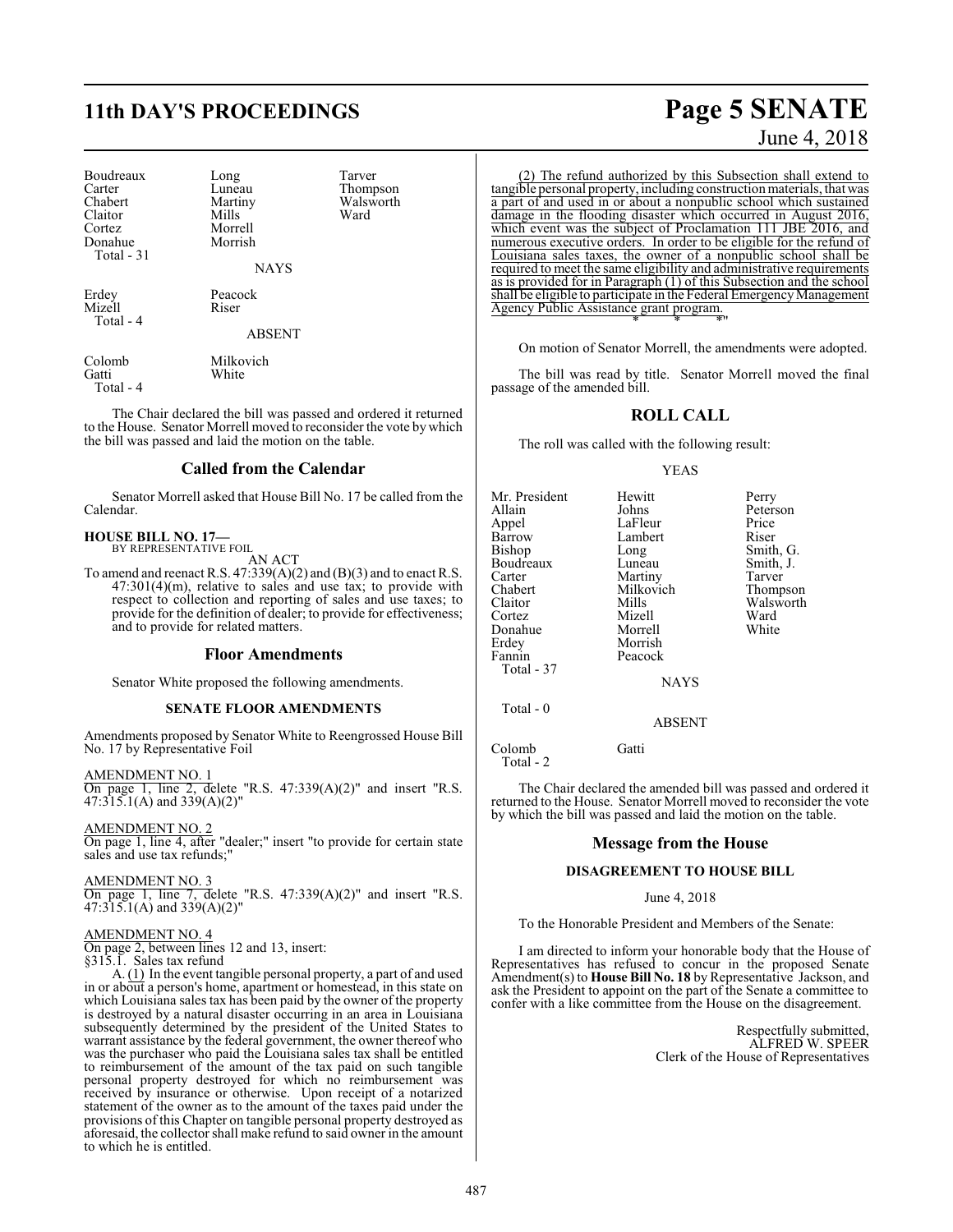#### **Message from the House**

#### **DISAGREEMENT TO HOUSE BILL**

#### June 4, 2018

To the Honorable President and Members of the Senate:

I am directed to inform your honorable body that the House of Representatives has refused to concur in the proposed Senate Amendment(s) to **House Bill No. 27** by Representative Lance Harris, and ask the President to appoint on the part of the Senate a committee to confer with a like committee from the House on the disagreement.

> Respectfully submitted, ALFRED W. SPEER Clerk of the House of Representatives

#### **Message from the House**

#### **DISAGREEMENT TO HOUSE BILL**

#### June 4, 2018

To the Honorable President and Members of the Senate:

I am directed to inform your honorable body that the House of Representatives has refused to concur in the proposed Senate Amendment(s) to **House Bill No. 29** by Representative Henry, and ask the President to appoint on the part of the Senate a committee to confer with a like committee from the House on the disagreement.

> Respectfully submitted, ALFRED W. SPEER Clerk of the House of Representatives

#### **Message from the House**

#### **DISAGREEMENT TO HOUSE BILL**

June 4, 2018

To the Honorable President and Members of the Senate:

I am directed to inform your honorable body that the House of Representatives has refused to concur in the proposed Senate Amendment(s) to **House Bill No. 34** by Representative Henry, and ask the President to appoint on the part of the Senate a committee to confer with a like committee from the House on the disagreement.

> Respectfully submitted, ALFRED W. SPEER Clerk of the House of Representatives

#### **Message from the House**

#### **HOUSE CONFEREES APPOINTED**

June 4, 2018

To the Honorable President and Members of the Senate:

I am directed to inform your honorable body that the Speaker of the House of Representatives has appointed the following members, on the part of the House of Representatives, to confer, with a like committee from the Senate, on the disagreement to **House Bill No. 1** by Representative Henry:

Representatives Henry, Foil and D. Miller.

Respectfully submitted, ALFRED W. SPEER Clerk of the House of Representatives

# **Page 6 SENATE 11th DAY'S PROCEEDINGS**

#### **Message from the House**

#### **HOUSE CONFEREES APPOINTED**

June 4, 2018

To the Honorable President and Members of the Senate:

I am directed to inform your honorable body that the Speaker of the House of Representatives has appointed the following members, on the part of the House of Representatives, to confer, with a like committee from the Senate, on the disagreement to **House Bill No. 18** by Representative Jackson:

Representatives Jackson, Abramson and L. Harris.

Respectfully submitted, ALFRED W. SPEER Clerk of the House of Representatives

#### **Message from the House**

#### **HOUSE CONFEREES APPOINTED**

June 4, 2018

To the Honorable President and Members of the Senate:

I am directed to inform your honorable body that the Speaker of the House of Representatives has appointed the following members, on the part of the House of Representatives, to confer, with a like committee from the Senate, on the disagreement to **House Bill No. 27** by Representative L. Harris:

Representatives L. Harris, Abramson and Dwight.

Respectfully submitted, ALFRED W. SPEER Clerk of the House of Representatives

#### **Message from the House**

#### **HOUSE CONFEREES APPOINTED**

June 4, 2018

To the Honorable President and Members of the Senate:

I am directed to inform your honorable body that the Speaker of the House of Representatives has appointed the following members, on the part of the House of Representatives, to confer, with a like committee from the Senate, on the disagreement to **House Bill No. 29** by Representative Henry:

Representatives Henry, Foil and Abraham.

Respectfully submitted, ALFRED W. SPEER Clerk of the House of Representatives

#### **Message from the House**

#### **HOUSE CONFEREES APPOINTED**

June 4, 2018

To the Honorable President and Members of the Senate:

I am directed to inform your honorable body that the Speaker of the House of Representatives has appointed the following members, on the part of the House of Representatives, to confer, with a like committee from the Senate, on the disagreement to **House Bill No. 34** by Representative Henry: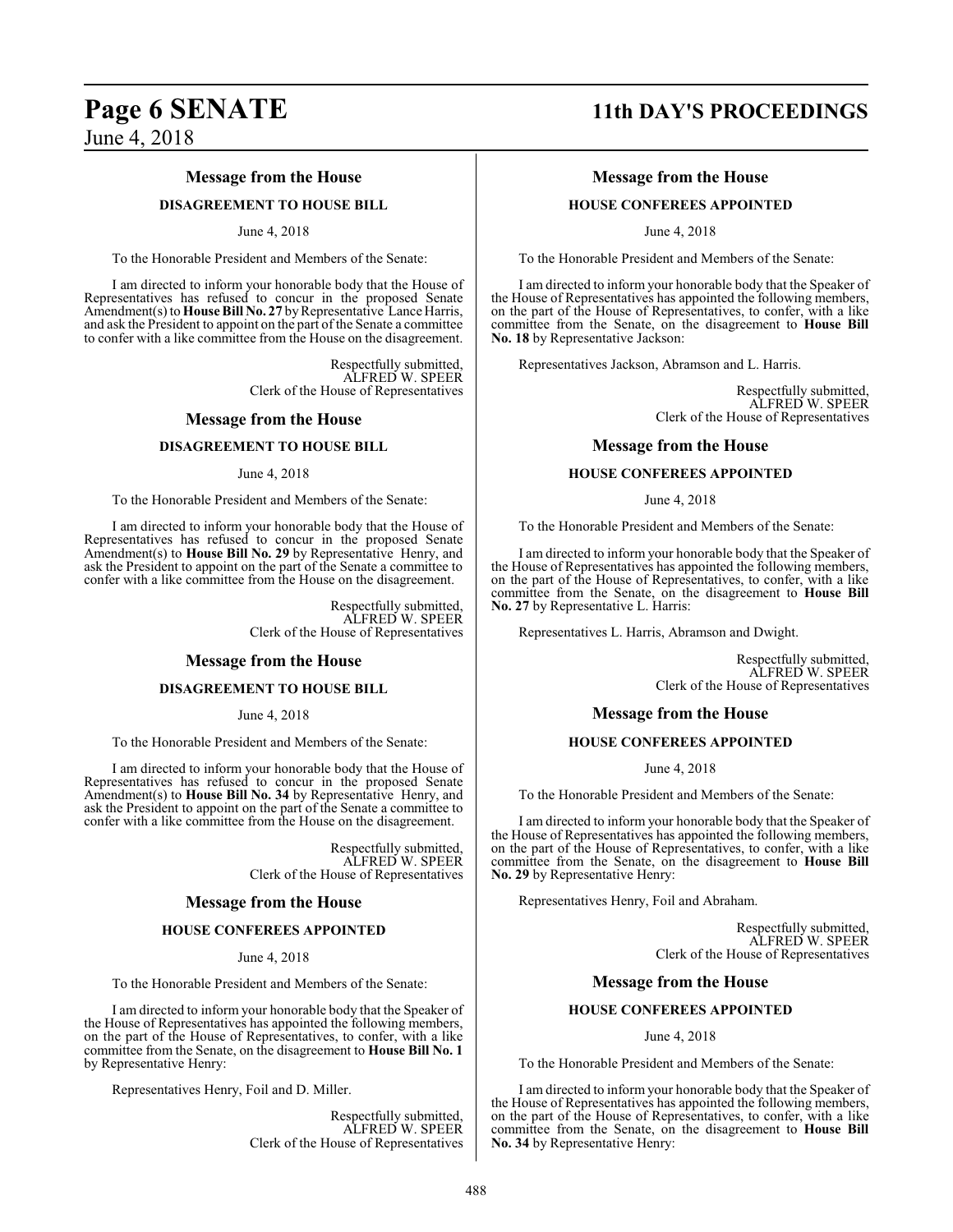# **11th DAY'S PROCEEDINGS Page 7 SENATE**

Representatives Henry, Foil and Jackson.

Respectfully submitted, ALFRED W. SPEER Clerk of the House of Representatives

#### **Appointment of Conference Committee on House Bill No. 18**

The President of the Senate appointed to the Conference Committee on **House Bill No. 18** the following members of the Senate:

> Senators Morrell, Allain and LaFleur.

### **Appointment of Conference Committee on House Bill No. 27**

The President of the Senate appointed to the Conference Committee on **House Bill No. 27** the following members of the Senate:

> Senators Donahue, Morrell and LaFleur.

#### **Appointment of Conference Committee on House Bill No. 29**

The President of the Senate appointed to the Conference Committee on **House Bill No. 29** the following members of the Senate:

> Senators LaFleur, Johns and Barrow.

#### **Appointment of Conference Committee on House Bill No. 34**

The President of the Senate appointed to the Conference Committee on **House Bill No. 34** the following members of the Senate:

> Senators LaFleur, Donahue and Bishop.

#### **Recess**

On motion of Senator Mills, the Senate took a recess at 6:15 o'clock P.M. until 7:15 o'clock P.M.

#### **After Recess**

The Senate was called to order at 8:30 o'clock P.M. by the President of the Senate.

#### **ROLL CALL**

The roll being called, the following members answered to their names:

#### PRESENT

| Mr. President   | Hewitt    | Perry     |
|-----------------|-----------|-----------|
| Allain          | Johns     | Peterson  |
| Appel<br>Bishop | LaFleur   | Price     |
|                 | Lambert   | Riser     |
| Boudreaux       | Long      | Smith, J. |
| Carter          | Milkovich | Tarver    |

Cortez Mills Thompson Donahue Mizell Walsworth<br>Erdev Morrell White Erdey Morrell<br>Gatti Peacock Total - 29

Peacock

ABSENT

Barrow Fannin Smith, G.<br>Chabert Luneau Ward Chabert<br>Claitor Claitor Martiny<br>Colomb Morrish Total - 10

The President of the Senate announced there were 29 Senators present and a quorum.

Morrish

#### **Senate Business Resumed After Recess**

#### **Message from the House**

#### **PASSED SENATE BILLS AND JOINT RESOLUTIONS**

#### June 4, 2018

To the Honorable President and Members of the Senate:

I am directed to inform your honorable body that the House of Representatives has finally passed the following Senate Bills and Joint Resolutions:

#### **SENATE BILL NO. 20—**

BY SENATORS RISER AND HEWITT AN ACT

To amend and reenact R.S. 23:1170(A), 1172(A), 1172.1(C), 1172.2(D), 1178(D), 1291.1(C)(1) and (E), 1310.3(E), and 1310.13, and to repeal R.S. 23:1170(A), 1172(A), 1172.1(C), 1172.2(D), 1178(D), 1291.1(C)(1) and (E), 1310.3(E), and 1310.13 as amended by the Act which originated as Senate Bill No. 400 of the 2018 Regular Session of the Legislature, relative to the Office of Workers' Compensation Administrative Fund in the state treasury; to provide for the dedication, use, investment, and appropriation of monies in the Office of Workers' Compensation Administrative Fund; to provide for an effective date; and to provide for related matters.

Reported with amendments.

Respectfully submitted, ALFRED W. SPEER Clerk of the House of Representatives

#### **Appointment of Conference Committee on House Bill No. 1**

The President of the Senate appointed to the Conference Committee on **House Bill No. 1** the following members of the Senate:

> Senators LaFleur, Tarver and Alario.

#### **Rules Suspended**

#### **Introduction of Senate Resolutions**

Senator Barrow asked for and obtained a suspension of the rules to read Senate Resolutions a first and second time.

# June 4, 2018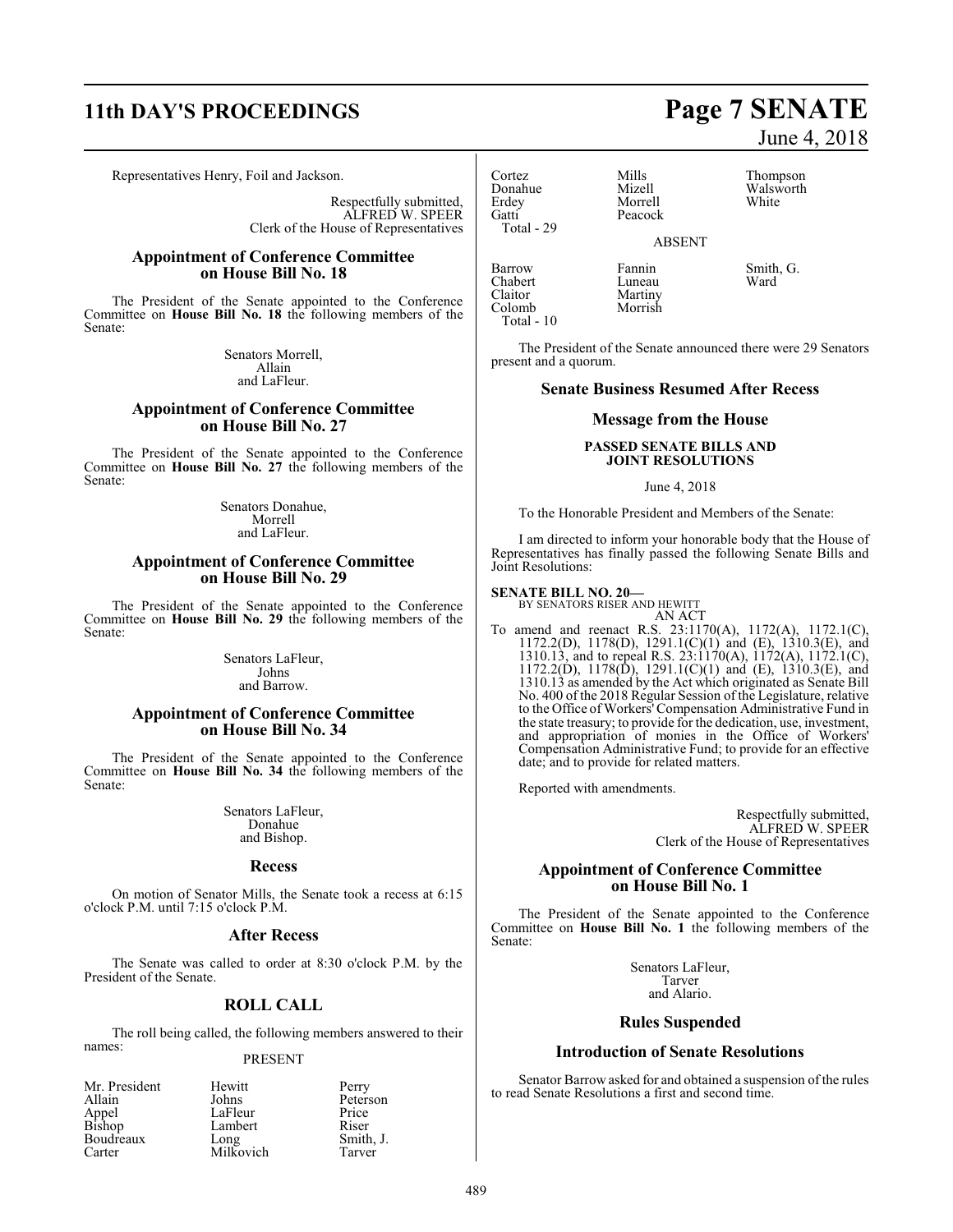#### **SENATE RESOLUTION NO. 34—**

BY SENATOR BARROW A RESOLUTION

To designate June 10 through 16, 2018, as Flag Week in Louisiana.

On motion of Senator Barrow the resolution was read by title and adopted.

#### **Rules Suspended**

Senator Walsworth asked for and obtained a suspension of the rules to invoke 5 minute cloture.

Without objection, so ordered.

#### **Message from the House**

#### **PASSED SENATE BILLS AND JOINT RESOLUTIONS**

#### June 4, 2018

To the Honorable President and Members of the Senate:

I am directed to inform your honorable body that the House of Representatives has finally passed the following Senate Bills and Joint Resolutions:

#### **SENATE BILL NO. 13—**

BY SENATOR WARD AND REPRESENTATIVES AMEDEE, BACALA,<br>BAGLEY, BAGNERIS, BARRAS, BERTHELOT, BILLIOT, CARMODY,<br>GARY CARTER, STEVE CARTER, CONNICK, COX, CREWS, DAVIS,<br>DEVILLIER, EDMONDS, EMERSON, FALCONER, GAROFALO,<br>GISCLAIR, G STAGNI, STEFANSKI, STOKES, THOMAS AND WHITE AN ACT

To enact Subpart D of Part I of Chapter 1 of Subtitle I of Title 39 of the Louisiana Revised Statutes of 1950, to be comprised of R.S. 39:16.1 through 16.12, and to repeal R.S. 39:6(C), relative to the reporting of expenditures on the state's fiscal transparency website; to provide for the statewide implementation of the enterprise resource planning system; to provide the duties of the commissioner of administration relative to the information to be accessible on the website; to provide definitions; to provide for the information to be included on the website; to provide that the appropriation acts for the executive, judicial, and legislative branches of government be included on the website; to provide for links to the websites of state agencies, the legislature, the judiciary, and the legislative auditor; to provide relative to the reporting of contracts, expenditures, and incentive expenditures; to provide relative to reporting by the state retirement systems and the state treasurer; to provide for reports and audits to be published on the website; to provide for free public use of the website; to provide for an employment and salary database; to provide for the information which shall be excluded from the website; to provide relative to a schedule for the completion and maintenance of the website; to provide for the reporting of the use of state funds by the recipient of state funds; to provide for audits; to provide relative to the authority of the division of administration to expenditures ofthe legislature or the judiciary; to provide for an effective date; and to provide for related matters.

Reported with amendments.

Respectfully submitted, ALFRED W. SPEER Clerk of the House of Representatives

# **Page 8 SENATE 11th DAY'S PROCEEDINGS**

#### **Rules Suspended**

#### **Senate Bills and Joint Resolutions Returned from the House of Representatives with Amendments**

**SENATE BILL NO. 20—** BY SENATORS RISER AND HEWITT

AN ACT

To amend and reenact R.S. 23:1170(A), 1172(A), 1172.1(C), 1172.2(D), 1178(D), 1291.1(C)(1) and (E), 1310.3(E), and 1310.13, and to repeal R.S. 23:1170(A), 1172(A), 1172.1(C), 1172.2(D), 1178(D), 1291.1(C)(1) and (E), 1310.3(E), and 1310.13 as amended by the Act which originated as Senate Bill No. 400 of the 2018 Regular Session of the Legislature, relative to the Office of Workers' Compensation Administrative Fund in the state treasury; to provide for the dedication, use, investment, and appropriation of monies in the Office of Workers' Compensation Administrative Fund; to provide for an effective date; and to provide for related matters.

The bill was read by title. Returned from the House of Representatives with amendments:

#### **HOUSE FLOOR AMENDMENTS**

Amendments proposed by Representative Bagley to Reengrossed Senate Bill No. 20 by Senator Riser

#### AMENDMENT NO. 1

On page 1, line 3, after "1310.13," delete the remainder of the line and delete lines 4 and 5 in their entirety and at the beginning of line 6, delete "Regular Session of the Legislature,"

#### AMENDMENT NO. 2

On page 5, delete line 5 in its entirety and insert the following: "superceded by the provisions of this Act and shall not become effective.'

Senator Riser moved to concur in the amendments proposed by the House.

#### **ROLL CALL**

The roll was called with the following result:

YEAS

| Mr. President<br>Appel<br>Boudreaux<br>Carter<br>Chabert<br>Claitor<br>Cortez<br>Donahue<br>Erdey<br>Gatti<br>Hewitt | LaFleur<br>Lambert<br>Long<br>Luneau<br>Martiny<br>Milkovich<br>Mills<br>Mizell<br>Morrell<br>Morrish<br>Peacock | Peterson<br>Price<br>Riser<br>Smith, G.<br>Smith, J.<br>Tarver<br>Thompson<br>Walsworth<br>Ward<br>White |
|----------------------------------------------------------------------------------------------------------------------|------------------------------------------------------------------------------------------------------------------|----------------------------------------------------------------------------------------------------------|
| Johns<br>Total - 34                                                                                                  | Perry<br><b>NAYS</b>                                                                                             |                                                                                                          |
| Total $-0$                                                                                                           | <b>ABSENT</b>                                                                                                    |                                                                                                          |
| Allain<br>Barrow                                                                                                     | Bishop<br>Colomb                                                                                                 | Fannin                                                                                                   |

Total - 5

The Chair declared the Senate concurred in the amendments proposed by the House.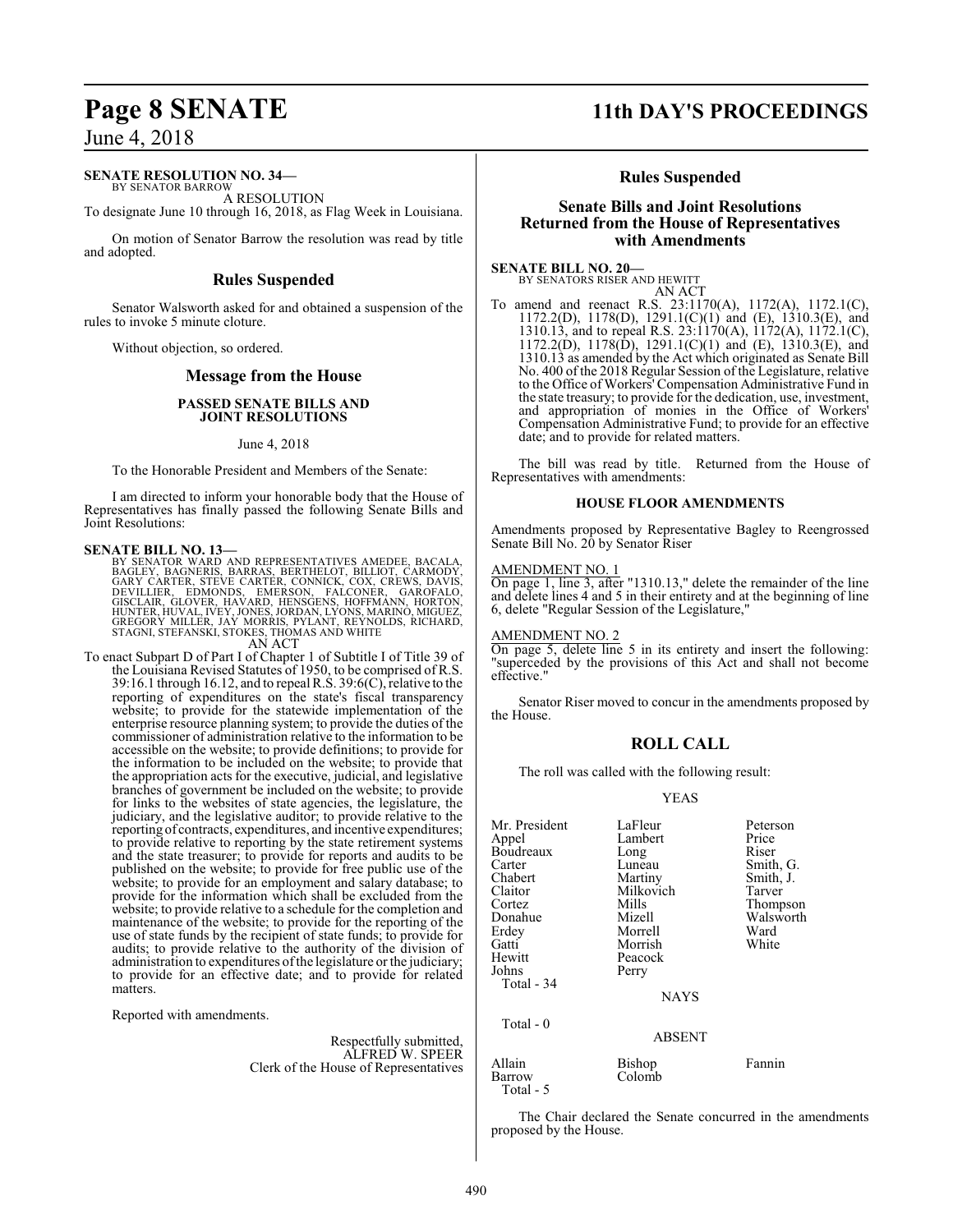# **11th DAY'S PROCEEDINGS Page 9 SENATE**

### **Message from the House**

#### **ADOPTION OF CONFERENCE COMMITTEE REPORT**

To the Honorable President and Members of the Senate:

I am directed to inform your honorable body that the House of Representatives has adopted the Report ofthe Conference Committee on the disagreement to **Senate Concurrent Resolution No. 4**.

> Respectfully submitted, ALFRED W. SPEER Clerk of the House of Representatives

#### **Conference Committee Reports**

The following reports were received and read:

#### **HOUSE BILL NO. 34—** BY REPRESENTATIVE HENRY

AN ACT

To appropriate funds for Fiscal Year 2018-2019 to make supplemental appropriations to defray the expenses of the Louisiana Judiciary; to provide for an effective date; and to provide for related matters.

#### **CONFERENCE COMMITTEE REPORT**

#### June 4, 2018

To the Honorable Speaker and Members of the House of Representatives and the Honorable President and Members of the Senate.

Ladies and Gentlemen:

We, the conferees appointed to confer over the disagreement between the two houses concerning House Bill No. 34 by Representative Henry recommend the following concerning the Reengrossed bill:

- 1. That the set of Senate Floor Amendments by Senator LaFleur (#312) be rejected.
- 2. That the following amendment to the Reengrossed bill be adopted:

#### AMENDMENT NO. 1

On page 1, line 6, after "Section 1." delete the remainder of the line and delete lines 7 through 12 in their entirety and insert the following: "Sections 2 and 4 of Act No. 69 of the 2018 Regular Session of the Legislature are hereby amended and reenacted to read as follows:

"\* \* \* Section 2. The appropriations, and the allocations of such appropriations, from the State General Fund (Direct) contained in Section 1 of this Act shall be reduced by a total amount of Fifty-One Forty-Nine Million Four Hundred Fifty-Seven Thousand Five Hundred Eighty-Four and No/100 (\$51,457,584) (\$49,457,584) Dollars, pursuant to a plan adopted by the Judiciary Budgetary Control Board or as approved by the Louisiana Supreme Court.

\* \* \* Section 4. Appropriations contained in this Section of this Act shall become effective upon enactment of certain revenue measures introduced in the 2018 Second Extraordinary Session of the Legislature, and incorporated into the Fiscal Year 2018-2019 official forecast of the Revenue Estimating Conference. The sum of Forty-Six Forty-two Million Four Hundred Forty-Five Thousand One Hundred Thirty-Eight and No/100 (\$46,445,138) (\$42,445,138) Dollars is hereby appropriated out of the state general fund to defray the expenses of the judiciary, including the Supreme Court, Courts of Appeal, the District Courts, the Criminal District Court of Orleans Parish, and of other courts. \* \* \*"

Respectfully submitted,

Representatives: Senators: Senators: Senators: Senators: Senators: Senators: Senators: Senators: Senators: Senators: Senators: Senators: Senators: Senators: Senators: Senators: Senators: Senators: Senators: Senators: Senat Cameron Henry Eric LaFleur<br>
Franklin J. Foil and The Mack Donahue Franklin J. Foil<br>Katrina Jackson Wesley Bishop

Senator Donahue moved to adopt the Conference Committee Report.

## **ROLL CALL**

The roll was called with the following result:

YEAS

Mr. President Hewitt Peterson<br>Allain Johns Price Allain Johns Price Appel Lambert Riser<br>Barrow Long Smith Boudreaux Luneau Smith,<br>
Carter Martiny Tarver Carter Martiny<br>Chabert Mills Chabert Mills Thompson<br>Colomb Mizell Walsworth Colomb Mizell Walsworth Donahue<br>Erdey Erdey Peacock<br>Gatti Perry Total - 34

Long Smith, G.<br>
Luneau Smith, J. Morrell Ward<br>
Morrish White

**NAYS** 

Perry

Milkovich Total - 1

ABSENT

Bishop Fannin LaFleur Total - 4

The Chair declared the Conference Committee Report was adopted.

#### **Conference Committee Reports**

The following reports were received and read:

**HOUSE BILL NO. 29—** BY REPRESENTATIVE HENRY

#### AN ACT

To appropriate funds and to make certain reductions from certain sources to be allocated to designated agencies and purposes in specific amounts for the making of supplemental appropriations and reductions for said agencies and purposes for Fiscal Year 2017-2018; to provide for an effective date; and to provide for related matters.

#### **CONFERENCE COMMITTEE REPORT**

#### June 4, 2018

To the Honorable Speaker and Members of the House of Representatives and the Honorable President and Members of the Senate.

Ladies and Gentlemen:

We, the conferees appointed to confer over the disagreement between the two houses concerning House Bill No. 29 by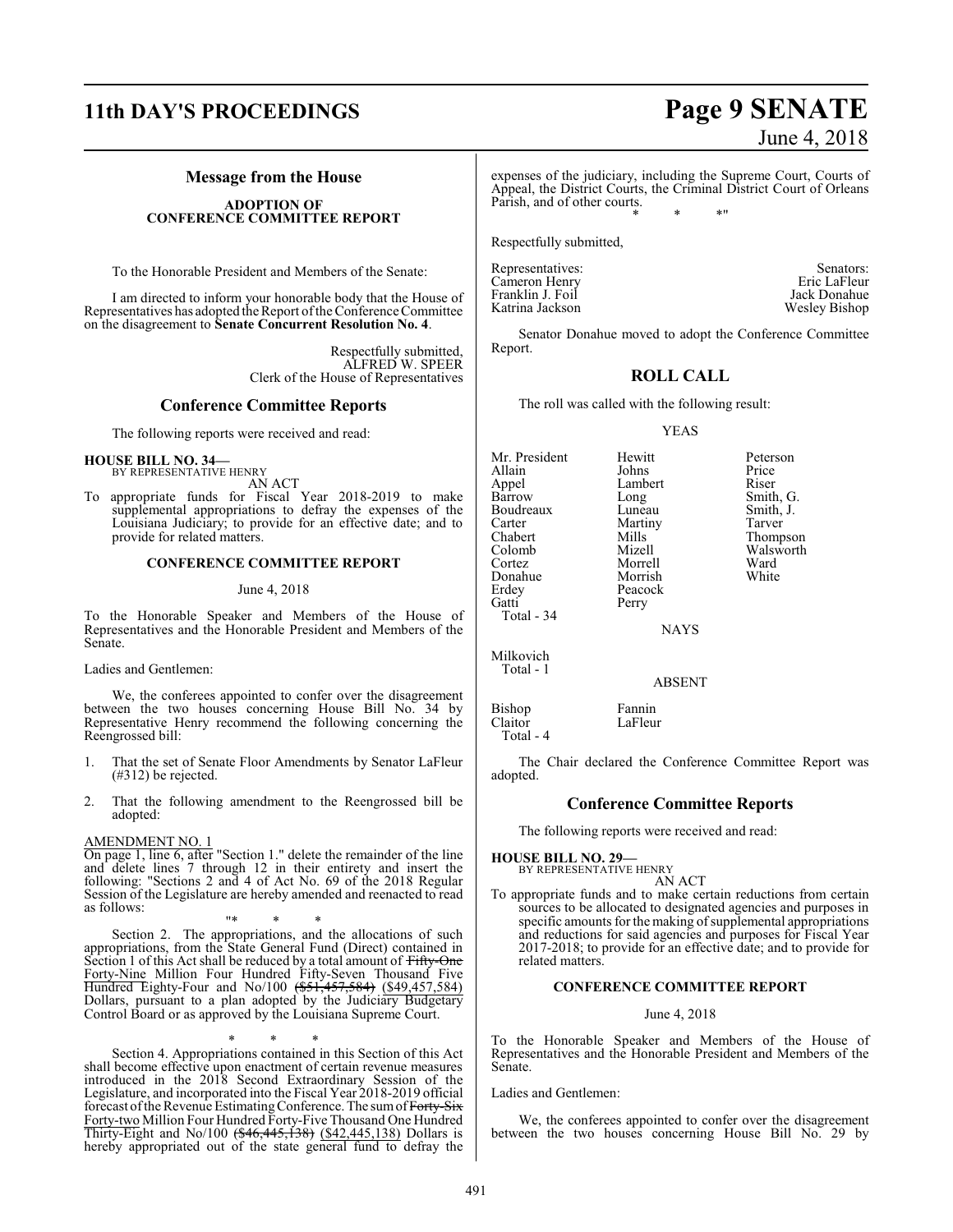Representative Henry recommend the following concerning the Engrossed bill:

- 1. That the set of Senate Committee Amendments by the Senate Committee on Finance (#195) be adopted.
- 2. That the set of Senate Floor Amendments by Senator LaFleur  $(\text{\#302})$  be adopted.
- 3. That the following amendment to the Engrossed bill be adopted:

#### AMENDMENT NO. 1

In Senate Committee Amendment No. 1 by the Senate Committee on Finance (#195), on page 1, between lines 11 and 12, insert the following:

#### "**ELECTED OFFICIALS**

#### **DEPARTMENT OF STATE**

#### **04-139 SECRETARY OF STATE**

Provided, however, that the commissioner of administration is hereby authorized and directed to adjust the means of finance for the Elections Program, as contained in Act No. 3 of the 2017 Second Extraordinary Session of the Legislature, by reducing the appropriation out of the State General Fund (Direct) by (\$1,500,000) and the appropriation out of the State General Fund by Fees and Self-generated Revenues by (\$500,000) and the state treasurer is hereby authorized and directed to transfer \$2,000,000 from the respective reductions into the Voting Technology Fund created by R.S. 18:21."

Respectfully submitted,

Total - 3

| Representatives: | Senators:     |
|------------------|---------------|
| Cameron Henrv    | Eric LaFleur  |
| Franklin J. Foil | Ronnie Johns  |
| Mark Abraham     | Regina Barrow |
|                  |               |

Senator Johns moved to adopt the Conference Committee Report.

#### **ROLL CALL**

The roll was called with the following result:

#### YEAS

| Mr. President<br>Allain<br>Appel<br>Barrow<br>Boudreaux<br>Carter<br>Chabert<br>Claitor<br>Colomb<br>Cortez<br>Donahue<br>Erdey<br>Total - 36 | Gatti<br>Hewitt<br>Johns<br>Lambert<br>Long<br>Luneau<br>Martiny<br>Milkovich<br>Mills<br>Mizell<br>Morrell<br>Morrish | Peacock<br>Perry<br>Peterson<br>Price<br>Riser<br>Smith, G.<br>Smith, J.<br>Tarver<br>Thompson<br>Walsworth<br>Ward<br>White |
|-----------------------------------------------------------------------------------------------------------------------------------------------|------------------------------------------------------------------------------------------------------------------------|------------------------------------------------------------------------------------------------------------------------------|
|                                                                                                                                               | <b>NAYS</b>                                                                                                            |                                                                                                                              |
| Total - 0                                                                                                                                     | <b>ABSENT</b>                                                                                                          |                                                                                                                              |
| Bishop                                                                                                                                        | Fannin                                                                                                                 | LaFleur                                                                                                                      |

The Chair declared the Conference Committee Report was adopted.

# **Page 10 SENATE 11th DAY'S PROCEEDINGS**

#### **Rules Suspended**

#### **House Bills and Joint Resolutions on Third Reading and Final Passage**

**HOUSE BILL NO. 28—** BY REPRESENTATIVE ABRAMSON

AN ACT To appropriate funds from certain sources in specific amounts for the making of supplemental appropriations to the capital outlay budget for Fiscal Year 2018-2019; to provide for an effective date; and to provide for related matters.

#### **Floor Amendments**

Senator Morrell proposed the following amendments.

#### **SENATE FLOOR AMENDMENTS**

Amendments proposed by Senator Morrell to Engrossed House Bill No. 28 by Representative Abramson

#### AMENDMENT NO. 1

On page 2, between lines 2 and 3, insert the following:

"Section 3. In the appropriation contained in Section 1 of the Act which originated as House Bill No. 2 of the 2018 Regular Session of the Legislature for **01/109 COASTAL PROTECTION AND RESTORATION AUTHORITY** for Coastal Protection Projects, Planning and Construction (Statewide) on page 13, line 36 between "Resources" and "Trust" insert "Restoration"

On motion of Senator Morrell, the amendments were adopted.

The bill was read by title. Senator Morrell moved the final passage of the amended bill.

## **ROLL CALL**

The roll was called with the following result:

#### YEAS

Smith, J. Tarver Thompson Walsworth<br>Ward

| Mr. President<br>Allain<br>Appel<br>Barrow<br>Bishop<br>Boudreaux<br>Carter<br>Chabert<br>Claitor<br>Colomb<br>Cortez<br>Donahue<br>Erdey<br>Total - 37 | Gatti<br>Hewitt<br>Johns<br>Lambert<br>Long<br>Luneau<br>Martiny<br>Milkovich<br>Mills<br>Mizell<br>Morrell<br>Morrish<br>Peacock<br><b>NAYS</b> | Perry<br>Peterson<br>Price<br>Riser<br>Smith, G.<br>Smith, J.<br>Tarver<br>Thompson<br>Walswort<br>Ward<br>White |
|---------------------------------------------------------------------------------------------------------------------------------------------------------|--------------------------------------------------------------------------------------------------------------------------------------------------|------------------------------------------------------------------------------------------------------------------|
| Total - 0                                                                                                                                               | ABSENT                                                                                                                                           |                                                                                                                  |
| Fannin<br>Total - 2                                                                                                                                     | LaFleur                                                                                                                                          |                                                                                                                  |

The Chair declared the amended bill was passed and ordered it returned to the House. Senator Morrell moved to reconsider the vote by which the bill was passed and laid the motion on the table.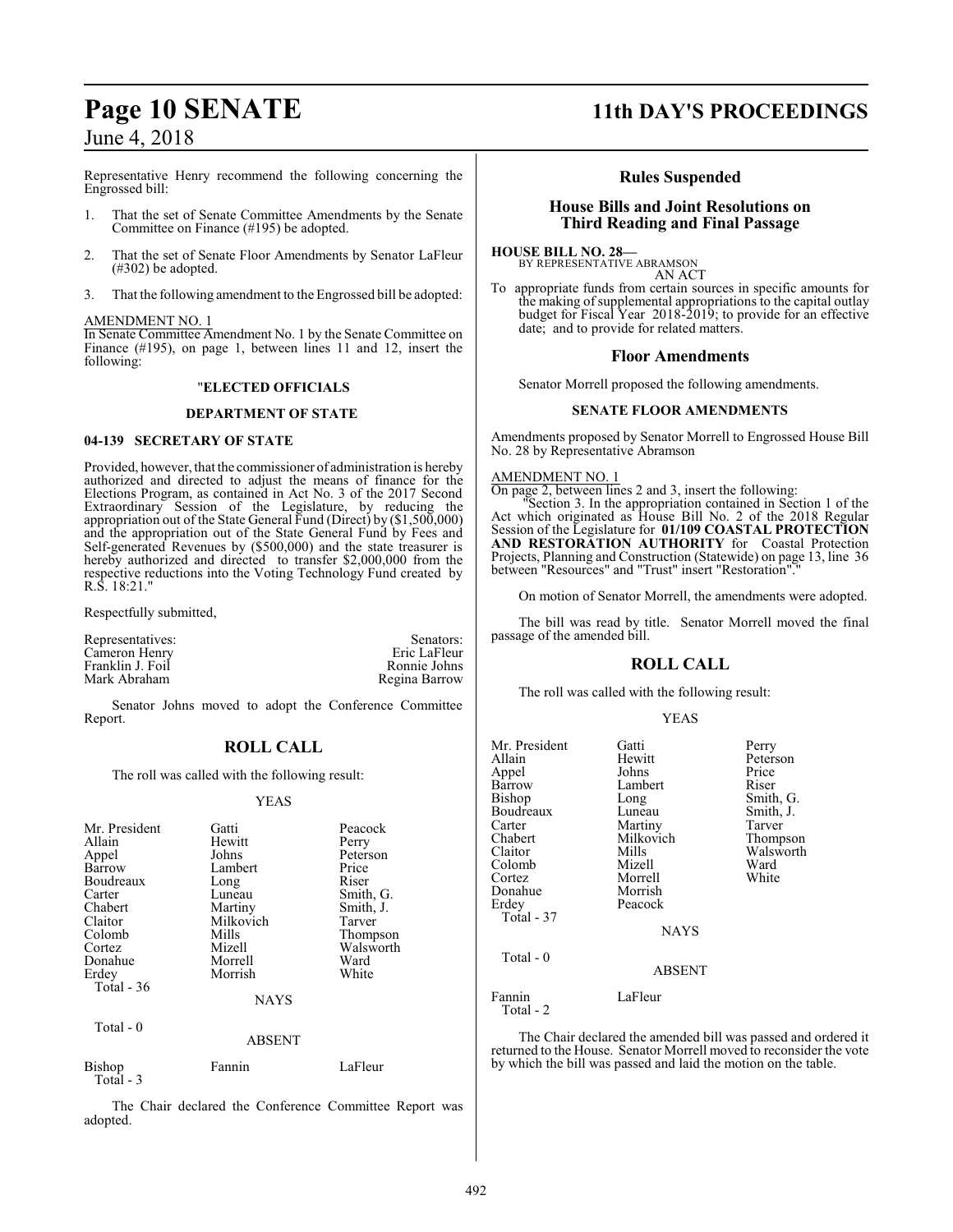# **11th DAY'S PROCEEDINGS Page 11 SENATE** June 4, 2018

### **Message from the House**

#### **ADOPTION OF CONFERENCE COMMITTEE REPORT**

June 4, 2018

To the Honorable President and Members of the Senate:

I am directed to inform your honorable body that the House of Representatives has adopted the Report ofthe Conference Committee on the disagreement to **House Bill No. 29**.

> Respectfully submitted, ALFRED W. SPEER Clerk of the House of Representatives

#### **Message from the House**

#### **ADOPTION OF CONFERENCE COMMITTEE REPORT**

June 4, 2018

To the Honorable President and Members of the Senate:

I am directed to inform your honorable body that the House of Representatives has adopted the Report ofthe Conference Committee on the disagreement to **House Bill No. 34**.

> Respectfully submitted, ALFRED W. SPEER Clerk of the House of Representatives

#### **Rules Suspended**

#### **Senate Bills and Joint Resolutions Returned from the House of Representatives with Amendments, Resumed**

**SENATE BILL NO. 13—**

BY SENATOR WARD AND REPRESENTATIVES AMEDEE, BACALA,<br>BAGLEY, BAGNERIS, BARRAS, BERTHELOT, BILLIOT, CARMODY,<br>GARY CARTER, STEVE CARTER, CONNICK, COX, CREWS, DAVIS,<br>DEVILLIER, EDMONDS, EMERSON, FALCONER, GAROFALO,<br>GISCLAIR, G

To enact Subpart D of Part I of Chapter 1 of Subtitle I of Title 39 of the Louisiana Revised Statutes of 1950, to be comprised of R.S. 39:16.1 through 16.12, and to repeal R.S. 39:6(C), relative to the reporting of expenditures on the state's fiscal transparency website; to provide for the statewide implementation of the enterprise resource planning system; to provide the duties of the commissioner of administration relative to the information to be accessible on the website; to provide definitions; to provide for the information to be included on the website; to provide that the appropriation acts for the executive, judicial, and legislative branches of government be included on the website; to provide for links to the websites of state agencies, the legislature, the judiciary, and the legislative auditor; to provide relative to the reporting of contracts, expenditures, and incentive expenditures; to provide relative to reporting by the state retirement systems and the state treasurer; to provide for reports and audits to be published on the website; to provide for free public use of the website; to provide for an employment and salary database; to provide for the information which shall be excluded from the website; to provide relative to a schedule for the completion and maintenance of the website; to provide for the reporting of the use of state funds by the recipient of state funds; to provide for audits; to provide relative to the authority of the division of administration to expenditures ofthe legislature or the judiciary; to provide for an effective date; and to provide for related matters.

The bill was read by title. Returned from the House of Representatives with amendments:

#### **HOUSE COMMITTEE AMENDMENTS**

Amendments proposed by House Committee on Appropriations to Reengrossed Senate Bill No. 13 by Senator Ward

AMENDMENT NO. 1 On page 6, delete lines 26 through 29 in their entirety

#### **HOUSE FLOOR AMENDMENTS**

Amendments proposed by Representative Ivey to Reengrossed Senate Bill No. 13 by Senator Ward

AMENDMENT NO. 1 On page 1, line 3, change "16.12" to "16.14"

#### AMENDMENT NO. 2

On page 1, line 5, after "website;" delete the remainder of the line and on line 6, delete "planning system;"

#### AMENDMENT NO. 3

On page 1, line 10, after the semicolon ";" delete the remainder of the line and on line 11, delete "the judiciary, and the legislative auditor;"

#### AMENDMENT NO. 4

On page 1, line 16, after the semicolon ";" delete the remainder of the line and on line 17, delete "completion and maintenance of the website;"

AMENDMENT NO. 5 On page 2, line 6, change "16.12" to "16.14"

#### AMENDMENT NO. 6

On page 3, line 3, after "to" delete "**expenditure and revenue**" and insert "**the Louisiana Fiscal Transparency Website**"

#### AMENDMENT NO. 7

On page 3, deletes lines 4 through 29 in their entirety

#### AMENDMENT NO. 8

Delete pages 4 through 13 in their entirety

#### AMENDMENT NO. 9

On page 14, delete lines 1 and 2 in their entirety and insert the following:

**"The commissioner, subject to legislative appropriation, shall establish and maintain the Louisiana Fiscal Transparency Website, a centralized, searchable website, hereinafter to be referredto as "LouisianaCheckbook", that provides information to the public about data and reports of state expenditures, contracts, incentive expenditures, revenues, and other financial matters. The website shall serve as an interactive portal for the public to access state fiscal information.**

**§16.3. Duties of the commissioner relative to the functionality, content, accessibility, reporting of the website.**

**A.(1) All agencies, boards, commissions, departments, institutions of higher education, legislature, and judiciary are directed to furnish information, reports, aid, services, and assistance as may be requested by the commissioner of administration in the performance of the commissioner's responsibilities as set forth in this Subpart.**

**(2) The commissioner shall promulgate rules in accordance with the Administrative Procedure Act that are necessary for the implementation of this Subpart.**

**(3) All state agencies, higher education agencies, the judicial branch, and the legislative branch which are not maintained on the LaGov statewide enterprise resource planning system shall either:**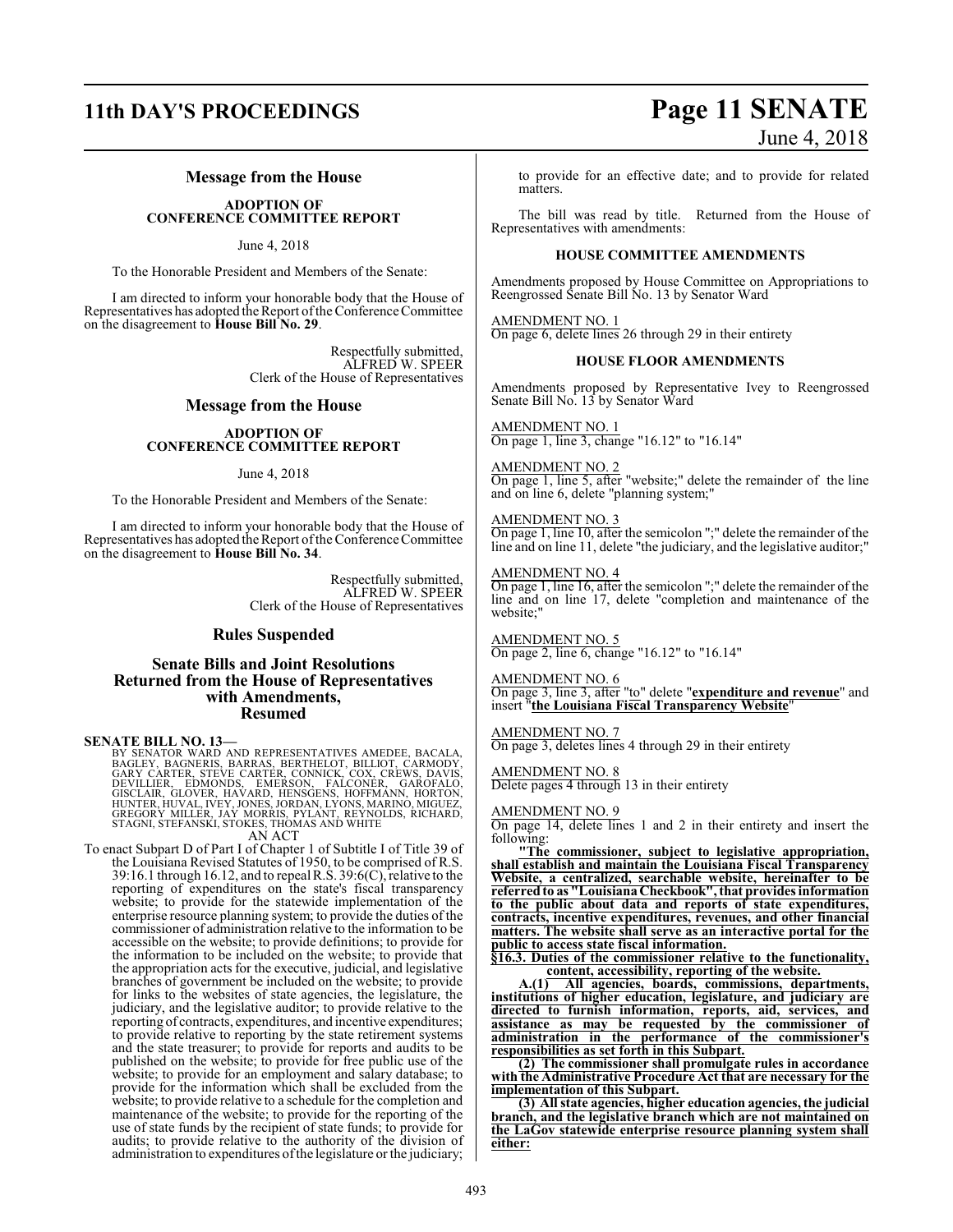# **Page 12 SENATE 11th DAY'S PROCEEDINGS**

June 4, 2018

**(a) Elect to join the LaGov statewide enterprise resource planning system.**

**(b) Report the information required in this Subpart to the office of technology services in the division of administration in the same format and manner as provided in this Subpart.**

**(4) All reporting shall be submitted electronically and in the same manner as prescribed for all agencies in LaGov statewide enterprise resource planning system.**

**(5) Except as otherwise provided in this Subpart, information on the website shall be updated at least monthly.**

**B. The Louisiana Checkbook shall present information on its website in a manner that is intuitive to members of the general public and provide for the following functionality:**

**(1) Access all related databases and features of the website at no cost to the public or without the requirement of user registration.**

**(2) Search and aggregate data by all possible query combinations.**

**(3) Download and print reports, graphs, charts, tables, or information yielded by a search of the database.**

**(4) Provide for appropriate graphical presentation and manipulation.**

**(5) Access all related databases and features of the website with optimization for desktop and mobile platforms.**

**(6) Allow for the ability to share information on social media.**

**C. The database shall not include the following content:**

**(1) The addresses or telephone numbers of payees.**

**(2) Tax payment or refund data that include confidential taxpayer information, such as the social security number or federal tax identification number of any individual or business.**

**(3) Payments of state assistance to individual recipients.**

**(4) Protected health information as the term is defined under the federal Health Insurance Portability and Accountability Act of 1996.**

**(5) Information subject to attorney client privilege.**

**(6) Secure information that would reveal undercover or intelligence operations by law enforcement.**

**(7) Any information that is confidential under state or federal law, rule, or regulation.**

**D. The commissioner shall ensure that the website contains the following information relative to all databases as possible and applicable.**

**(1) All relevant data points that are collected in each state agency information system shall be submitted.**

**(2) All data points that are capable to be collected in each state agency information system shall be submitted.**

**§16.4. Duties of the commissioner relative to the expenditure database**

**A.(1) The commissioner shall ensure the website includes an expenditure database that is electronically searchable by the public and contains reporting of expenditures by each budget**

**unit in the executive budget.**<br>(2) All state agenci **(2) All state agencies shall be required to provide information pursuant to this Subpart.**

**B. The expenditure database shall have the following functionality:**

**(1) Search and aggregate expenditures by individual and multiple budget units and programs.**

**(2) Search and aggregate payments to individual vendors and governmental entities, including the total amount of state**

**payments issued to individual vendors and governmental entities. (3) Search and aggregate expenditures and payments from**

**multiple fiscal years.**

**(4) Search and aggregate expenditures by category. (5) Download information yielded by a search of the**

**database. C. The expenditure database shall include the following**

**content:**

**(1) Expenditures by category and shall include:**

**(a) Details of expenses charged to credit, debit, or other purchase cards and related fees to the extent available from the card issuer.**

**(b) Mandated interagency payments, such as fees to the legislative auditor, annual payments to the office of risk management, and contributions to retirement systems and benefits plans.**

**(c) Revenue sharing and aid to other levels of government, including minimum foundation program transfers.**

**(2) Where available, for each expenditure, the database shall include the following information:**

**(a) The name of the entity making the expenditure.**

**(b) The name of the person or entity receiving the payment.**

**(c) The date and the amount of the expenditure.**

**(d) A standardized descriptive title of the type and purpose of each expenditure.**

**(e) The manner of payment, including check, warrant, credit, debit, or other purchase card.**

**(f) The funding source, including the categorical code and the state fund or account from which the expenditure is accounted.**

**(g) Where applicable, a link to additional information on the contract available through the contracts database.**

**§16.5. Duties of the commissioner relative to the contracts database**

**A.(1) The commissioner shall ensure the website includes a contract database that is electronically searchable by the public. (2) All state agencies shall be required to provide**

**information pursuant to this Subpart. B. The contract database shall have the following functionality:**

**(1) Search and aggregate records by agency.**

**(2) Search and aggregate contracts by contractor. (3) Download information yielded by a search of the database.**

**(4) Provide access or integration into the database, the Louisiana Checkbook information from the reports on contracts required by law including:**

**(a) Information required to be published on the division of administration's website by R.S. 39:1567(B)(3).**

**(b) Copies of the monthly reports submitted to the Joint Legislative Committee on the Budget under R.S. 39:1567(E).**

**(c) The annual report on the progress of the Hudson Initiative required to be made available on the internet by R.S. 39:2007(E).**

**(d) The annual report on the progress of the Veteran Initiative required to be made available on the internet by R.S. 39:2177(E).**

**C. The contract database shall include the following content:**

**(1) Contract amount.**

**(2) A brief description of the purpose of the contract.**

**(3) The beginning and ending dates of the contract.**

**(4) The name of the contracting agency.**

**(5) The name of the contractor.**

**(6) The city and state of the contractor.**

**(7) If available, supporting documentation for payment requests including invoices, timesheets, and reports from automatic verification software capable of automatically verifying the legitimacy of hours billed for computer generated work performed.**<br>§16.6. Duties

**§16.6. Duties of the commissioner relative to the payroll database**

**A.(1) The commissioner shall ensure the website includes an employment and payroll database that is electronically searchable by the public.**

**(2) All state agencies shall be required to provide information pursuant to this Subpart.**

**B. The employment and payroll database shall have the following functionality:**

**(1) Search and aggregate records by agency.**

**(2) Search and aggregate salaries by job title.**

**(3) Search and aggregate records by Civil Service Classification.**

**(4) Search and aggregate records of employees by their enrolled retirement system.**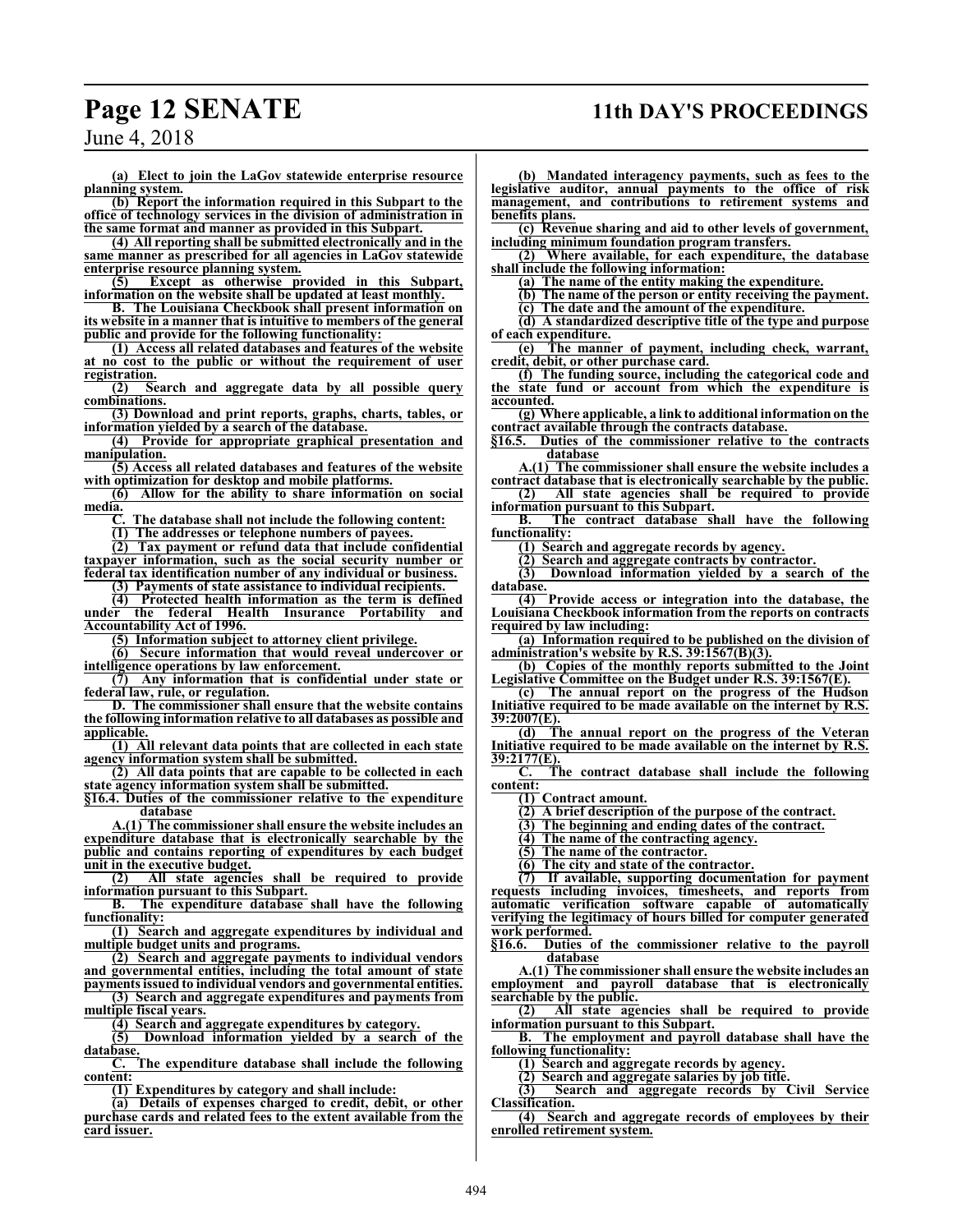# **11th DAY'S PROCEEDINGS Page 13 SENATE**

# June 4, 2018

**(5) Download information yielded by a search of the database.**

**C. The employment and payroll database shall include the following content:**

**(1) The name of the employing agency.**

**(2) The name of the employee.**

**(3) The job title and/or position.**

**(4) The salary or hourly wage of the employee.**

**(5) The total compensation paid to the employee the prior fiscal year, including overtime, stipends, and allowances, but excluding employee benefit payments and nontaxable employee reimbursements.**

**(6) Employers payroll benefit cost for the employee.**

**(7) The Louisiana Checkbook shall contain information regarding the number of authorized positions and the number of vacant positions for each institution of higher education and each budget unit contained in the General Appropriation Act and the Ancillary Appropriation Act.**

**§16.7. Duties of the commissioner relative to the report database A.(1) The commissioner shall ensure the website includes a**

**reports database that is electronically searchable by the public. (2) All state agencies shall be required to provide**

**information pursuant to this subpart. B. The reports database shall have the following functionality:**

**(1) Shall be organized and searchable in an intuitive manner. C. The reports database shall include the following content: (1) The official forecast and the incentive expenditure**

**forecast adopted by the Revenue Estimating Conference. (2) The tax exemption budget prepared by the Louisiana**

**Department of Revenue under R.S. 47:1517.**

**(3) The Annual Tax Collection Report prepared by the Department of Revenue.**

**(4) Monthly reports provided by the Department of Revenue on net collections and distributions and severance tax collections and distributions.**

**(5) Information required to be published on the division of administration's website by R.S. 39:1567(B)(3).**

**(6) Copies of the monthly reports submitted to the Joint Legislative Committee on the Budget under R.S. 39:1567(E).**

**(7) The annual report on the progress of the Hudson Initiative required to be made available on the internet by R.S. 39:2007(E).**

**(8) The annual report on the progress of the Veteran Initiative required to be made available on the internet by R.S. 39:2177(E).**

**(9) State agencies that administer or allocate state funds to local political subdivisions and receive periodic reports of the use or expenditure of the state funds by the local political subdivisions, shall submit these reports to the commissioner to be included on the website.**

**(10) The website shall contain or provide access to state agency reports required by law.**

**§16.8. Duties of the commissioner relative to the boards and commission database**

**A.(1) The commissioner shall ensure the website includes a boards and commissions database that is electronically searchable by the public.**

**(2) All boards and commissions shall be required to provide information pursuant to this Subpart.**

**B. The boards and commissions database shall have the following functionality:**

**(1) Search and aggregate records by agency.**

**(2) Search and aggregate expenditures and payments from multiple fiscal years.**

**(3) Search and aggregate expenditures by category.**

**(4) Search and aggregate expenditures by individual and multiple agencies.**

**(5) Download information yielded by a search of the database.**

**C. The boards and commissions database shall include the following content:**

**(1) Membership information, employee information, and financial and budget information required by R.S. 49:1302 and R.S. 24:513.2.**

**(2) Provide a link to or incorporate the annual reports submitted to the legislature by the legislative auditor on boards, commissions, and like entities under R.S. 24:513.2(E).**<br>§16.9. Duties of the commissioner relative to the

**§16.9. Duties of the commissioner relative to the state debt database**

**A.(1) The commissioner shall ensure the website includes a state debt database that is electronically searchable by the public. (2) The state treasurer shall establish and maintain the state**

**debt database and provide access or integration to the database. (a) All agencies, boards, commissions, and departments of**

**the state are directed to furnish information, reports, aid, services, and assistance to the extent allowed by state and federal law and regulations as may be requested by the state treasurer in the performance of the treasurer's responsibilities as set forth in this Subsection.**

**B. The state debt database shall have the following functionality:**

**(1) Search and aggregate debt by agency.**

**(2) Search and aggregate debt from multiple fiscal years.**

**C. The state debt database shall include the following content:**

**(1) Amounts and categories of state debt, such as pensions, post-employment benefit obligations, and capital construction.**

**(2) Amounts and categories of local debt backed by the full faith and credit of the state.**

**(3) Annual costs of debt service by category and budget unit.**

**(4) Sources of funding for state debt obligations.**

**(5) The per capita costs of state debt.**

**(6) National and other state comparisons of Louisiana's debt.**

**(7) Information used to determine the state's net state tax supported debt.**

**§16.10. Duties of the commissioner relative to the incentives database**

**A.(1) The commissioner shall ensure the website includes an incentives database that is electronically searchable by the public.**

**(2) The commissioner shall require any state agency that administers an incentive expenditure program to report the information stated in this Section for any incentive expenditure entered into on or after July 1, 2018.**

**(3) Such information shall be provided no later than six months after the effective date of such incentive expenditures and shall be updated as needed no less than every twelve months thereafter. The state agencies that administer such programs shall provide, or shall require the beneficiaries of each program to provide, sufficient information to satisfy the requirements of this Subsection. The direct recipient shall assume responsibility for reporting the information required in this Section.**

**B. The incentives database shall have the following functionality:**

**(1) Search and aggregate incentives by individual recipients and multiple budget units and programs.**

**(2) Search and aggregate payments to recipients and governmental entities, including the total amount of state payments issued to individual recipients.**

**C. For the incentives database, the administering state agency shall report in each fiscal year the following information:**

**(1) The name of the recipient of the incentive expenditure.**

**(2) The corporate domicile of such recipient.**

**(3) The estimated net new jobs and/or payroll.**

**(4) The estimated total capital investment or estimated total Louisiana expenditures, whichever is relevant based upon the incentive expenditure program being reported on.**

**(5) The annual and total estimated value of the benefits to such recipient.**

**(6) The official forecast of the incentive expenditure forecast adopted by the Revenue Estimating Conference.**

**(7) The incentives database shall not include the information that is protected from disclosure pursuant to La. R.S. 44:3.2(C) and La. R.S. 44:22.**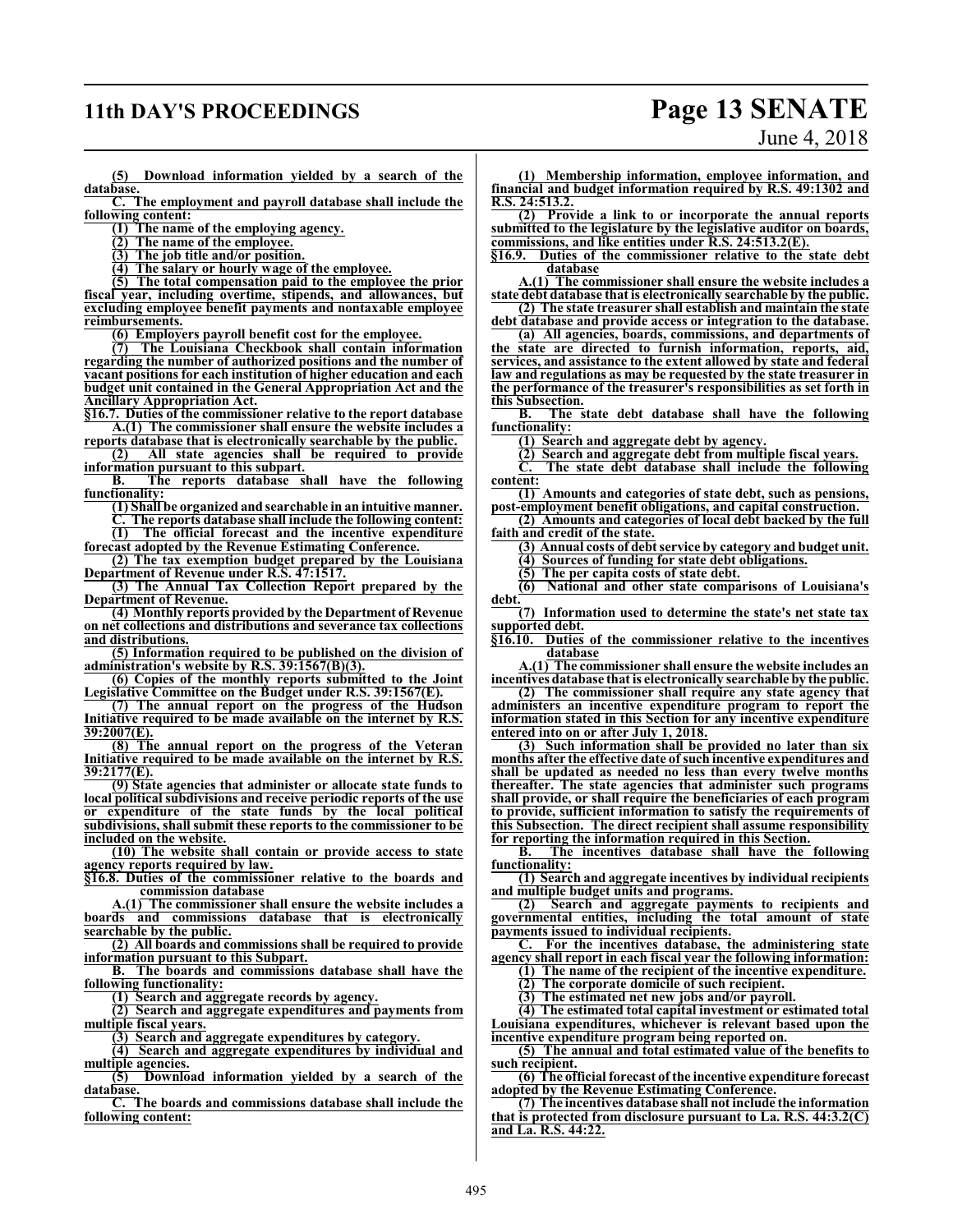# **Page 14 SENATE 11th DAY'S PROCEEDINGS**

June 4, 2018

**§16.11. Duties of the commissioner relative to the dedicated funds database**

**A.(1) The commissioner shall ensure the website includes a dedicated funds database that is electronically searchable by the**  $\frac{\text{public.}}{(2)}$ 

**(2) All state agencies shall be required to provide information pursuant to this Subpart that contains the electronic database of reports supported by appropriations from dedicated funds required by R.S. 49:308.5(B).**

**(3) The dedicated funds database shall include access to the report on special funds prepared by the state treasurer as required by R.S. 49:308.3(E).**

**§16.12. Duties of the commissioner relative to the performance database**

**A.(1) The commissioner shall ensure the website includes a performance database that is electronically searchable by the public.**

**(2) The executive branch shall be required to provide information pursuant to this Subpart.**

**(3) The performance database shall include the Louisiana Performance Accountability System, the electronic performance database that tracks performance standards, interim quarterly performance targets, and actual performance information for executive branch departments and agencies required under the LouisianaGovernment Performance andAccountability Act, R.S. 39:87.1 et seq.**

**§16.13. Compliance auditing**

**A. All state agencies shall submit to the commissioner comprehensive data sufficient to comply with the provisions of this Subpart. This data shall be of the type, extent, format, frequency, and timing specified by the commissioner.**

**B. Internal auditors of state agencies required to have an internal audit function shall report to the commissioner any findings of state agencies, contractors, grantees, vendors, or recipients of state funding that are not in compliance with the requirements of this Subpart.**

**C. The commissioner shall report agency noncompliance with this Subpart to the Joint Legislative Committee on the Budget on at least a quarterly basis.**

**D.(1) The legislative auditor shall perform periodic and unscheduled reviews of state agencies, contractors, grantees, vendors, or recipients of state funds to ensure compliance with this Subpart. The auditor shall report to the commissioner and the Joint Legislative Committee on the Budget any audit finding of noncompliance with the requirements of this Subpart.**

**(2) The auditor shall submit to the commissioner for publication on the website, all audits performed as authorized by a state agency contract, expenditure, or incentive expenditure.**

**E. Any state agency whose internal audit or legislative audit contains findings indicating a violation of the constitution or laws of this state or findings of fraud, waste, and abuse, shall be subject to periodic and unscheduled investigative audits by the internal auditor or the legislative auditor for a probationary period of not less than three years.**"

AMENDMENT NO. 10

On page 14, at the beginning of line 3, change "**§16.12**." to "**§16.14.**"

#### **HOUSE FLOOR AMENDMENTS**

Amendments proposed by Representative Ivey to Reengrossed Senate Bill No. 13 by Senator Ward

#### AMENDMENT NO. 1

In Amendment No. 9 in the set of Floor Amendments Proposed by Representative Ivey and adopted by the House on June 4, 2018 on page 4, between lines 11 and 12 insert the following:

"D. For all state contracts, the contractor shall submit no later than February twenty-eighth of each year a verification to the Department of Revenue listing each subcontractor who is paid one thousand dollars or more per year for services provided by the contract and for whom the contractor is required to make a return to the Internal Revenue Service, in accordance with Section 6041A(a)

of the Internal Revenue Code, as provided for by rule of the Department of Revenue."

Senator Ward moved to concur in the amendments proposed by the House.

### **ROLL CALL**

The roll was called with the following result:

YEAS

Mr. President Gatti Perry Appel Johns Price<br>
Barrow Lambert Riser Barrow Lambert<br>Bishop Long Boudreaux Luneau Smith,<br>Carter Martiny Tarver Carter **Cartes Martiny** Tarver<br>
Chabert Milkovich Thompson Chabert Milkovich<br>Claitor Mills Colomb Mizell Ward Donahue<br>Erdey Total - 37

Hewitt Peterson<br>
Johns Price Long Smith, G.<br>
Luneau Smith, J. Mills Walsworth<br>
Mizell Ward

ABSENT

Morrell<br>Morrish

Peacock

Fannin LaFleur Total - 2

Total - 0

The Chair declared the Senate concurred in the amendments proposed by the House.

NAYS

#### **Message from the House**

#### **HOUSE CONFEREES APPOINTED**

June 4, 2018

To the Honorable President and Members of the Senate:

I am directed to inform your honorable body that the Speaker of the House of Representatives has appointed the following members, on the part of the House of Representatives, to confer, with a like committee from the Senate, on the disagreement to **Senate Bill No. 2** by Senator Claitor:

Representatives S. Carter, Abramson and Henry.

Respectfully submitted, ALFRED W. SPEER Clerk of the House of Representatives

#### **Conference Committee Reports**

The following reports were received and read:

#### **HOUSE BILL NO. 18—**

BY REPRESENTATIVE JACKSON AN ACT

To amend and reenact R.S. 47:33(A)(5) and Section 4 of Act No. 109 of the 2015 Regular Session of the Legislature, to enact R.S.  $47:33(A)(7)$ , relative to the individual income tax credit for taxes paid to other states; to repeal provisions providing for an increase in the credit; to limit the amount of the credit; to authorize a deduction of income taxes paid to other states under certain circumstances; to provide for effectiveness; and to provide for related matters.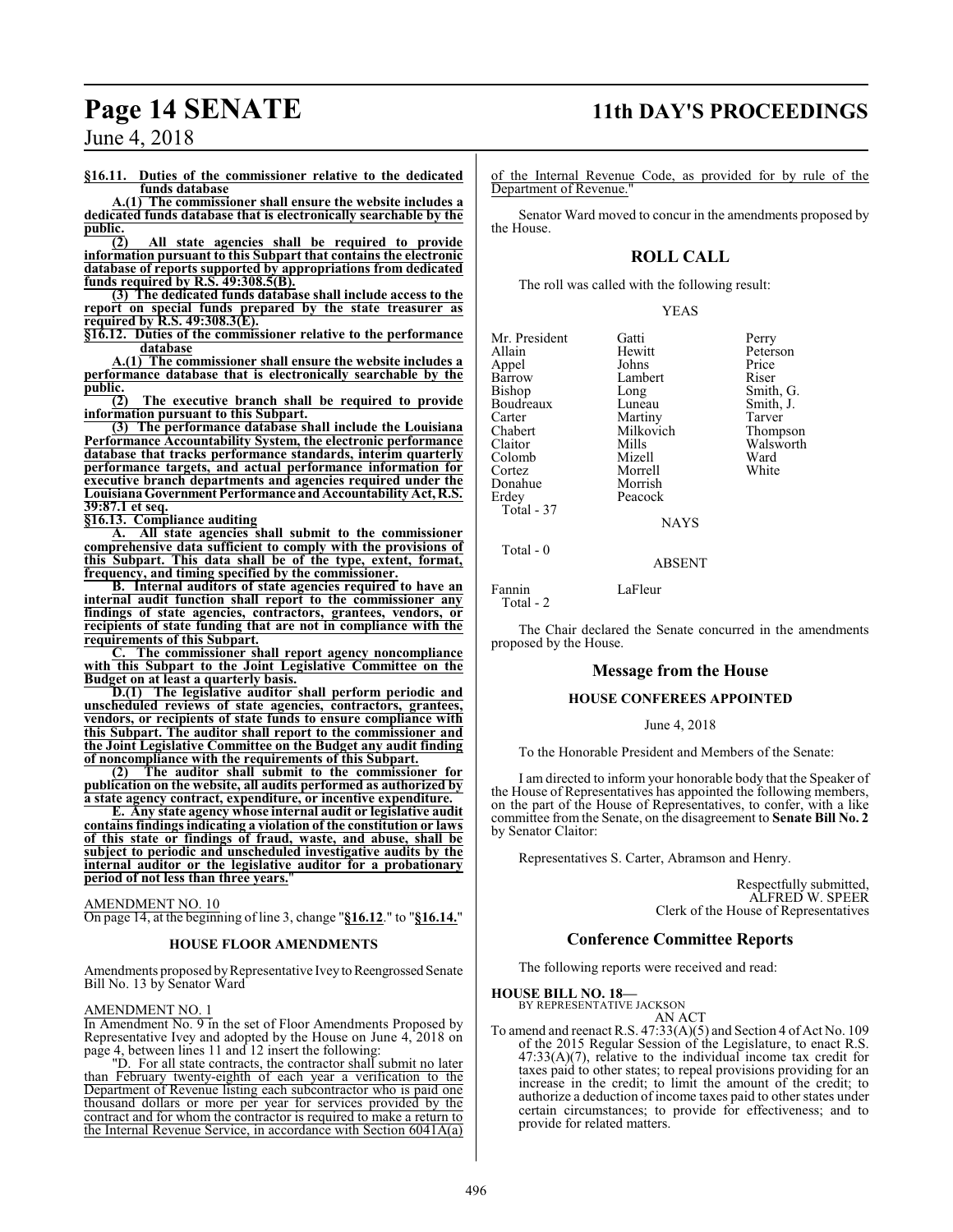# **11th DAY'S PROCEEDINGS Page 15 SENATE**

#### **CONFERENCE COMMITTEE REPORT**

#### June 4, 2018

To the Honorable Speaker and Members of the House of Representatives and the Honorable President and Members of the Senate.

Ladies and Gentlemen:

We, the conferees appointed to confer over the disagreement between the two houses concerning House Bill No. 18 by Representative Jackson recommend the following concerning the Engrossed bill:

- 1. That the set of Senate Committee Amendments by the Senate Committee on Revenue and Fiscal Affairs (#140) be adopted.
- 2. That the set of Senate Floor Amendments by Senator Morrell (#237) be adopted.
- 3. That the set of Senate Floor Amendments by Senator Morrell (#300) be adopted.
- 4. That the following amendments to the Engrossed bill be adopted:

#### AMENDMENT NO. 1

In Senate Floor Amendment No. 3 by Senator Morrell (#300), on page 1, line 7, after "page" and before "5" insert "1, line"

#### AMENDMENT NO. 2

In Senate Floor Amendment No. 6 by Senator Morrell (#300), on page 1, delete lines 21 through 25 in their entirety and insert the following:

"(2) For tax years beginning on and after January 1, 2019, through December 31, 2025, there shall be a credit against the tax imposed by this Chapter for individuals in an amount equal to five percent of the federal earned income tax credit for which the individual is eligible for the taxable year under Section 32 of the Internal Revenue Code."

٦ Respectfully submitted,

| Representatives: | Senators:            |
|------------------|----------------------|
| Katrina Jackson  | Jean-Paul J. Morrell |
| Neil C. Abramson | R.L. Bret Allain. II |
| Lance Harris     | Eric LaFleur         |

Senator Morrell moved to adopt the Conference Committee Report.

### **ROLL CALL**

The roll was called with the following result:

#### YEAS

| Mr. President | Gatti   | Perry        |
|---------------|---------|--------------|
| Allain        | Johns   | Peters       |
| Barrow        | LaFleur | Price        |
| Bishop        | Lambert | Smith        |
| Boudreaux     | Long    | <b>Tarve</b> |
| Carter        | Luneau  | Thom         |
| Chabert       | Martiny | Ward         |
| Claitor       | Mills   | White        |
| Colomb        | Morrell |              |
| Cortez        | Morrish |              |
| Total - 28    |         |              |

Peterson<br>Price LaFleur Price<br>Lambert Smith, G. Long Tarver<br>
Luneau Thomp Thompson<br>Ward Martiny Ward<br>
Mills White

Appel Hewitt Peacock<br>
Donahue Milkovich Riser Donahue Milkovich<br>Erdey Mizell Total - 9

Total - 2

Walsworth

ABSENT

Fannin Smith, J.

The Chair declared the Conference Committee Report was adopted.

NAYS

#### **Rules Suspended**

#### **House Bills and Joint Resolutions on Third Reading and Final Passage**

**HOUSE BILL NO. 12—** BY REPRESENTATIVE LEGER

AN ACT

To amend and reenact R.S.  $47:339(A)(2)$  and  $(B)(3)$  and to enact R.S.  $47:301(4)(m)$ , relative to sales and use tax; to provide with respect to collection and reporting of sales and use taxes; to provide for the definition of dealer; to provide for effectiveness; and to provide for related matters.

#### **Floor Amendments**

Senator Morrell proposed the following amendments.

#### **SENATE FLOOR AMENDMENTS**

Amendments proposed by Senator Morrell to Reengrossed House Bill No. 12 by Representative Leger

#### AMENDMENT NO. 1

In Senate Committee Amendment No. 2 proposed by the Senate Committee on Revenue and Fiscal Affairs and adopted by the Senate on May 31, 2018, on page 2, line 30, between "Session" and "which" insert "of the Legislature"

#### AMENDMENT NO. 2

In Senate Committee Amendment No. 2 proposed by the Senate Committee on Revenue and Fiscal Affairs and adopted by the Senate on May 31, 2018, on page 3, line 4, following "2018" insert ","

#### AMENDMENT NO. 3

In Senate Committee Amendment No. 2 proposed by the Senate Committee on Revenue and Fiscal Affairs and adopted by the Senate on May 31, 2018, on page 6, delete lines 33 and 34, and insert the following: "(105) Any transaction by a nonprofit electric cooperative that is exempt from tax pursuant to R.S. 12:425."

#### AMENDMENT NO. 4

In Senate Committee Amendment No. 2 proposed by the Senate Committee on Revenue and Fiscal Affairs and adopted by the Senate on May 31, 2018, on page 6, line 43, between "BB" and "shall" insert "of this Section"

#### AMENDMENT NO. 5

In Senate Committee Amendment No. 2 proposed by the Senate Committee on Revenue and Fiscal Affairs and adopted by the Senate on May 31, 2018, on page 7, line 12, following "Session" add "of the Legislature"

#### AMENDMENT NO. 6

In Senate Committee Amendment No. 2 proposed by the Senate Committee on Revenue and Fiscal Affairs and adopted by the Senate on May 31, 2018, on page 10, delete lines 60 and 61, and insert the following:

# June 4, 2018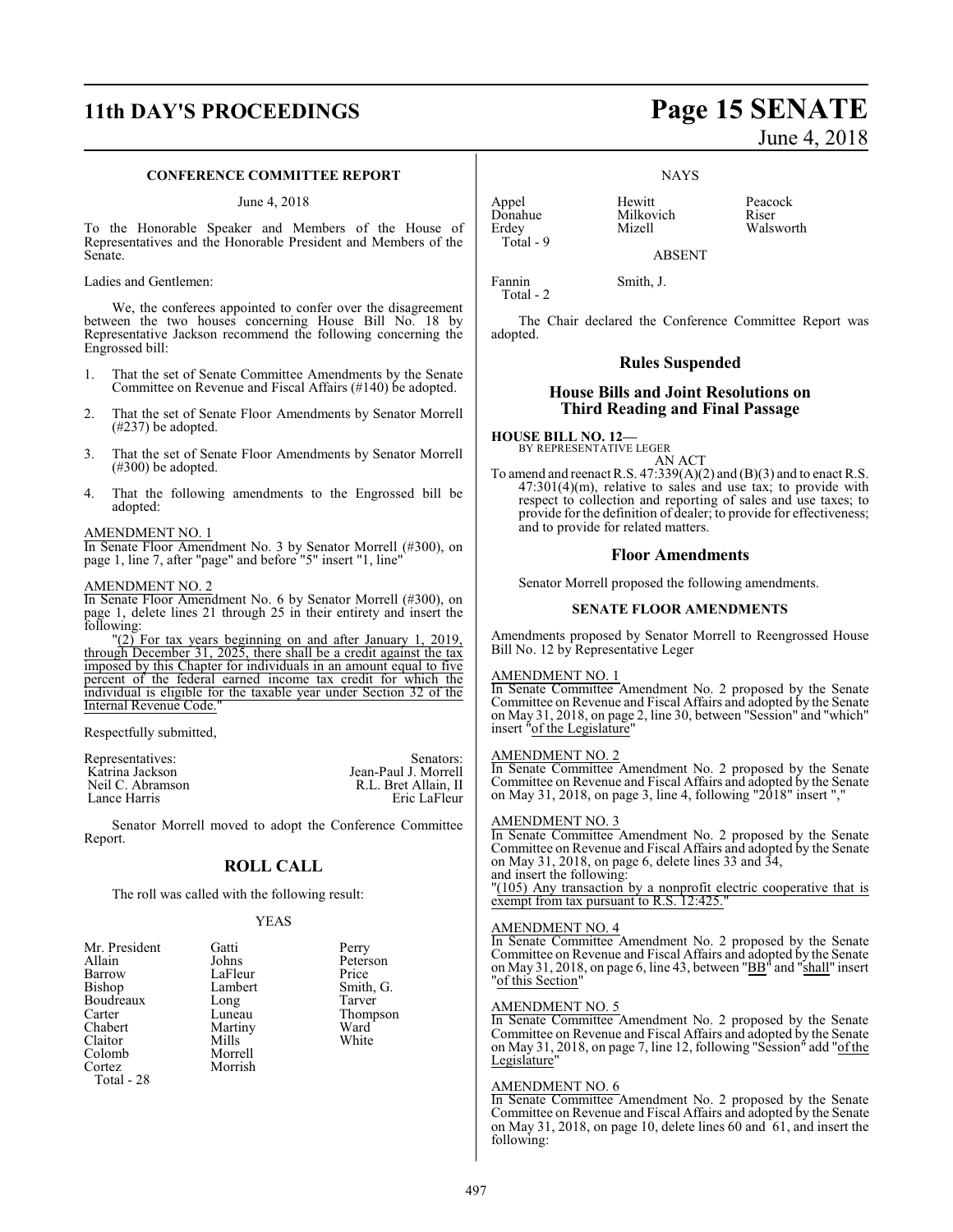# **Page 16 SENATE 11th DAY'S PROCEEDINGS**

## June 4, 2018

"(106) Any transaction by a nonprofit electric cooperative that is exempt from tax pursuant to R.S. 12:425."

#### AMENDMENT NO. 7

In Senate Committee Amendment No. 2 proposed by the Senate Committee on Revenue and Fiscal Affairs and adopted by the Senate on May 31, 2018, on page 15, delete lines 43 and 44, and insert the following:

"(106) Any transaction by a nonprofit electric cooperative that is exempt from tax pursuant to R.S. 12:425.

#### AMENDMENT NO. 8

In Senate Committee Amendment No. 2 proposed by the Senate Committee on Revenue and Fiscal Affairs and adopted by the Senate on May 31, 2018, on page 15, line 53, between "Subsection I" and "shall" insert "of this Section"

#### AMENDMENT NO. 9

In Senate Committee Amendment No. 2 proposed by the Senate Committee on Revenue and Fiscal Affairs and adopted by the Senate on May 31, 2018, on page 16, line 11, between "Session" and "which" insert "of the Legislature"

#### AMENDMENT NO. 10

In Senate Committee Amendment No. 2 proposed by the Senate Committee on Revenue and Fiscal Affairs and adopted by the Senate on May 31, 2018, on page 19, delete lines 53 and 54, and insert the following:

"(106) Any transaction by a nonprofit electric cooperative that is exempt from tax pursuant to R.S. 12:425.

#### AMENDMENT NO. 11

In Senate Committee Amendment No. 2 proposed by the Senate Committee on Revenue and Fiscal Affairs and adopted by the Senate on May 31, 2018, on page 20, line 3, between "Subsection  $V$ " and 'shall" insert "of this Section"

On motion of Senator Morrell, the amendments were adopted.

#### **Floor Amendments**

Senator Allain proposed the following amendments.

#### **SENATE FLOOR AMENDMENTS**

Amendments proposed by Senator Allain to Reengrossed House Bill No. 12 by Representative Leger

#### AMENDMENT NO. 1

In Senate Committee Amendment No. 1 proposed by the Senate Committee on Revenue and Fiscal Affairs and adopted by the Senate on May 31, 2018, on page 1, line 3, delete "R.S. 47:301(3)(a),  $(14)(g)(i)(aa)$ ,  $(16)(o)(i)$ ," and insert "R.S.  $47:301(16)(o)(i)$ ,"

#### AMENDMENT NO. 2

In Senate Committee Amendment No. 2 proposed by the Senate Committee on Revenue and Fiscal Affairs and adopted by the Senate on May 31, 2018, on page 1, line 17, delete "R.S. 47:301(3)(a),  $(14)(g)(i)(aa)$ ,  $(16)(o)(i)$ ," and insert "R.S.  $47:301(16)(o)(i)$ ,"

#### AMENDMENT NO. 3

In Senate Committee Amendment No. 2 proposed by the Senate Committee on Revenue and Fiscal Affairs and adopted by the Senate on May 31, 2018, on page 1, delete lines 29 through 46

#### AMENDMENT NO. 4

In Senate Committee Amendment No. 2 proposed by the Senate Committee on Revenue and Fiscal Affairs and adopted by the Senate on May 31, 2018, on page 3, line 5, change "2023" to "2025"

#### AMENDMENT NO. 5

In Senate Committee Amendment No. 2 proposed by the Senate Committee on Revenue and Fiscal Affairs and adopted by the Senate on May 31, 2018, on page 3, delete lines 21 through 23, and insert:

"(7) Sales to the United States government and its agencies as provided in R.S. 47:301(10)(g)."

#### AMENDMENT NO. 6

In Senate Committee Amendment No. 2 proposed by the Senate Committee on Revenue and Fiscal Affairs and adopted by the Senate on May 31, 2018, on page 3, between lines 25 and 26, insert:

"(9) Installation charges on tangible personal property as provided in R.S. 47:301(3)(a)."

#### AMENDMENT NO. 7

In Senate Committee Amendment No. 2 proposed by the Senate Committee on Revenue and Fiscal Affairs and adopted by the Senate on May 31, 2018, on page 4, between lines 55 and 56, insert:

"(58) The sales price of new farm equipment, including polyroll tubing, as provided in R.S. 47:305.25."

#### AMENDMENT NO. 8

In Senate Committee Amendment No. 2 proposed by the Senate Committee on Revenue and Fiscal Affairs and adopted by the Senate on May 31, 2018, on page 5, after line 61, insert:

"(87) Sales of electricity for chlor-alkali manufacturing as provided in R.S.  $47:301(10)(c)(ii)(aa)$ .

#### AMENDMENT NO. 9

In Senate Committee Amendment No. 2 proposed by the Senate Committee on Revenue and Fiscal Affairs and adopted by the Senate on May 31, 2018, on page 6, between lines 28 and 29, insert:

"(100) Purchases, use, and lease of manufacturing machinery and equipment as provided in R.S.  $47:301(3)(i)$ ,  $(13)(k)$  and  $(28)(a)$ ."

#### AMENDMENT NO. 10

In Senate Committee Amendment No. 2 proposed by the Senate Committee on Revenue and Fiscal Affairs and adopted by the Senate on May 31, 2018, on page 6, between lines 30 and 31, insert:

"(102) Sale and purchase of electricity as provided in R.S.  $47:30\overline{5(D)}(1)(d)$  for use in production activity subject to the payment of state severance tax on production from a stripper well pursuant to R.S.  $47:633(7)(c)(i)$  and (ii)(aa) and (bb).

(103) Purchase of machinery and equipment by a utility regulated by the Public Service Commission and the city of New Orleans as provided in R.S.  $47:301(16)(0)$ ."

#### AMENDMENT NO. 11

In Senate Committee Amendment No. 2 proposed by the Senate Committee on Revenue and Fiscal Affairs and adopted by the Senate on May 31, 2018, on page 6, between lines 34 and 35, insert:

"(106) Diesel fuel, butane, propane, or other gases used or consumed for farm purposes as provided in R.S. 47:305.37(A).

#### AMENDMENT NO. 12

In Senate Committee Amendment No. 2 proposed by the Senate Committee on Revenue and Fiscal Affairs and adopted by the Senate on May 31, 2018, on page 6, delete line 40 and insert:

"(108) Refunds for purchases of tangible personal property by international travelers as part of the Louisiana Tax Free Shopping Program pursuant to R.S. 51:1301 et seq."

#### AMENDMENT NO. 13

In Senate Committee Amendment No. 2 proposed by the Senate Committee on Revenue and Fiscal Affairs and adopted by the Senate on May 31, 2018, on page 6, line 45, change "2023" to "2025"

#### AMENDMENT NO. 14

In Senate Committee Amendment No. 2 proposed by the Senate Committee on Revenue and Fiscal Affairs and adopted by the Senate on May 31, 2018, on page 7, line 30, change "2023" to "2025"

#### AMENDMENT NO. 15

In Senate Committee Amendment No. 2 proposed by the Senate Committee on Revenue and Fiscal Affairs and adopted by the Senate on May 31, 2018, on page 7, delete lines 46 through 48, and insert: "(7) Sales to the United States government and its agencies as provided in R.S.  $47:301(10)(g)$ .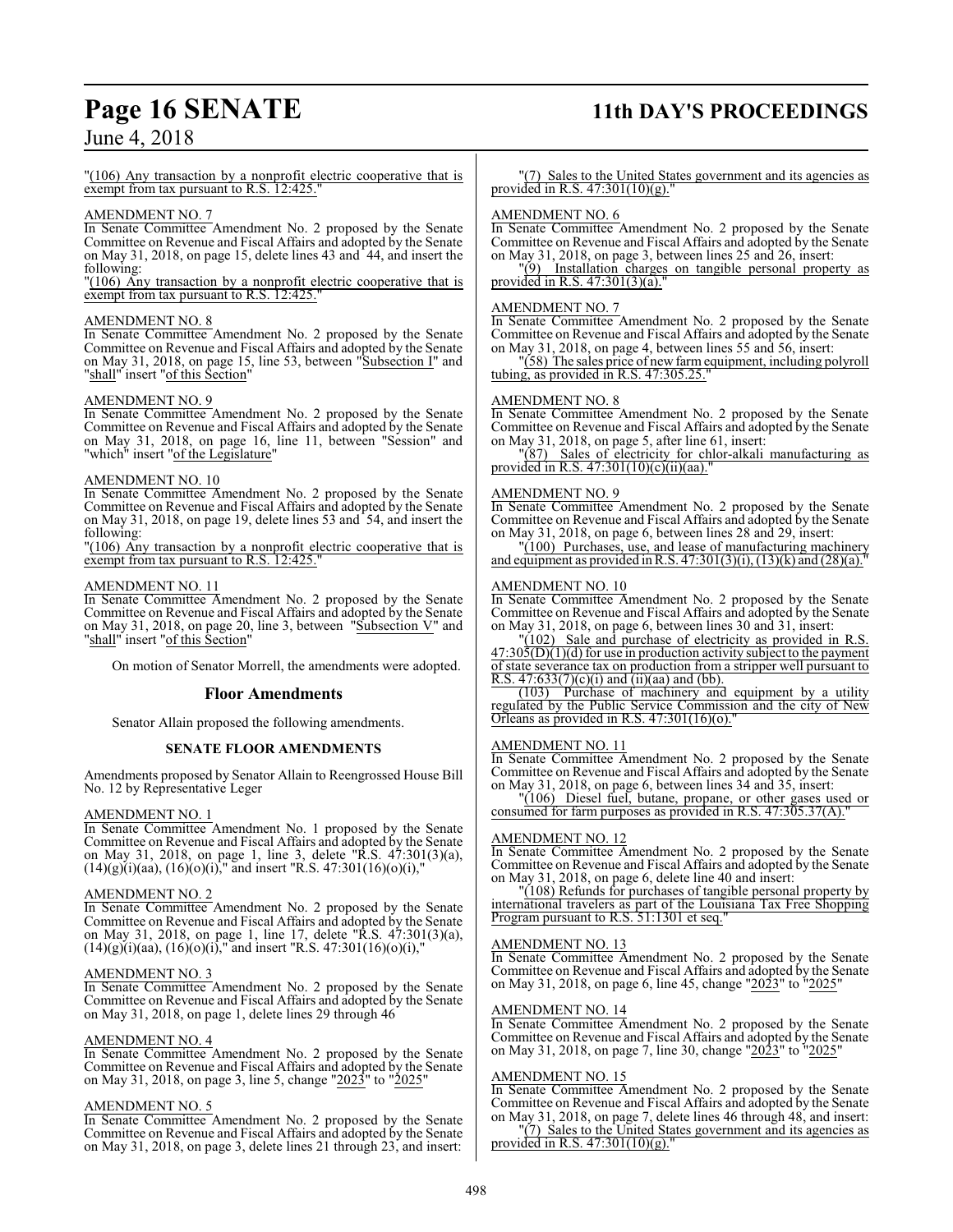# **11th DAY'S PROCEEDINGS Page 17 SENATE**

# June 4, 2018

#### AMENDMENT NO. 16

In Senate Committee Amendment No. 2 proposed by the Senate Committee on Revenue and Fiscal Affairs and adopted by the Senate on May 31, 2018, on page 7, between lines 50 and 51, insert:

"(9) Installation charges on tangible personal property as provided in R.S.  $47:301(3)(a)$ .

#### AMENDMENT NO. 17

In Senate Committee Amendment No. 2 proposed by the Senate Committee on Revenue and Fiscal Affairs and adopted by the Senate on May 31, 2018, on page 9, between lines 21 and 22, insert:

"(58) The sales price of new farmequipment, including polyroll tubing, as provided in R.S. 47:305.25."

#### AMENDMENT NO. 18

In Senate Committee Amendment No. 2 proposed by the Senate Committee on Revenue and Fiscal Affairs and adopted by the Senate on May 31, 2018, on page 10, between lines 27 and 28, insert:

"(87) Sales of electricity for chlor-alkali manufacturing as provided in R.S. 47:301(10)(c)(ii)(aa)."

#### AMENDMENT NO. 19

In Senate Committee Amendment No. 2 proposed by the Senate Committee on Revenue and Fiscal Affairs and adopted by the Senate on May 31, 2018, on page 10, between lines 55 and 56, insert:

"(100) Purchases, use, and lease of manufacturing machinery and equipment as provided in R.S.  $47:301(3)(i)$ ,  $(13)(k)$  and  $(28)(a)$ .

(101) The sale or use of steam, water, electric power or energy, natural gas, or energy sources as provided in R.S.  $47:305(D)(1)(b)$ ,  $(c)$ ,  $(d)$ ,  $(g)$ , and  $(h)$ .

#### AMENDMENT NO. 20

In Senate Committee Amendment No. 2 proposed by the Senate Committee on Revenue and Fiscal Affairs and adopted by the Senate on May 31, 2018, on page 10, between lines 57 and 58, insert:

"(103) Sale and purchase of electricity as provided in R.S.  $47:30\overline{5(D)}(1)(d)$  for use in production activity subject to the payment of state severance tax on production from a stripper well pursuant to R.S.  $47:633(7)(c)(i)$  and (ii)(aa) and (bb).

(104) Purchase of machinery and equipment by a utility regulated by the Public Service Commission and the city of New Orleans as provided in R.S. 47:301(16)(o)."

#### AMENDMENT NO. 21

In Senate Committee Amendment No. 2 proposed by the Senate Committee on Revenue and Fiscal Affairs and adopted by the Senate on May 31, 2018, on page 10, after line 61, insert:

"(107) Diesel fuel, butane, propane, or other gases used or consumed for farm purposes as provided in R.S. 47:305.37(A).

#### AMENDMENT NO. 22

In Senate Committee Amendment No. 2 proposed by the Senate Committee on Revenue and Fiscal Affairs and adopted by the Senate on May 31, 2018, on page 11, delete line 6 and insert:

"(109) Refunds for purchases of tangible personal property by international travelers as part of the Louisiana Tax Free Shopping Program pursuant to R.S. 51:1301 et seq."

#### AMENDMENT NO. 23

In Senate Committee Amendment No. 2 proposed by the Senate Committee on Revenue and Fiscal Affairs and adopted by the Senate on May 31, 2018, on page 11, line 11, change "2023" to "2025"

#### AMENDMENT NO. 24

In Senate Committee Amendment No. 2 proposed by the Senate Committee on Revenue and Fiscal Affairs and adopted by the Senate on May 31, 2018, on page 11, line 19, change "one-third" to "onehalf"

#### AMENDMENT NO. 25

In Senate Committee Amendment No. 2 proposed by the Senate Committee on Revenue and Fiscal Affairs and adopted by the Senate on May 31, 2018, on page 11, line 23, change "one-third" to "onehalf"

#### AMENDMENT NO. 26

In Senate Committee Amendment No. 2 proposed by the Senate Committee on Revenue and Fiscal Affairs and adopted by the Senate on May 31, 2018, on page 11, line 32, change "one-third" to "onehalf"

#### AMENDMENT NO. 27

In Senate Committee Amendment No. 2 proposed by the Senate Committee on Revenue and Fiscal Affairs and adopted by the Senate on May 31, 2018, on page 11, line 36, change "one-third" to "onehalf"

#### AMENDMENT NO. 28

In Senate Committee Amendment No. 2 proposed by the Senate Committee on Revenue and Fiscal Affairs and adopted by the Senate on May 31, 2018, on page 11, line 42, change "one-third" to "onehalf"

#### AMENDMENT NO. 29

In Senate Committee Amendment No. 2 proposed by the Senate Committee on Revenue and Fiscal Affairs and adopted by the Senate on May 31, 2018, on page 11, delete lines 45 and 46, and insert:

"E. The provisions of this Section shall be inapplicable, inoperative, and of no effect after June 30, 2018 2025."

#### AMENDMENT NO. 30

In Senate Committee Amendment No. 2 proposed by the Senate Committee on Revenue and Fiscal Affairs and adopted by the Senate on May 31, 2018, on page 12, line 12, change "2023" to "2025"

#### AMENDMENT NO. 31

In Senate Committee Amendment No. 2 proposed by the Senate Committee on Revenue and Fiscal Affairs and adopted by the Senate on May 31, 2018, on page 12, delete lines 28 through 30, and insert: "(7) Sales to the United States government and its agencies as

provided in R.S. 47:301(10)(g)."

#### AMENDMENT NO. 32

In Senate Committee Amendment No. 2 proposed by the Senate Committee on Revenue and Fiscal Affairs and adopted by the Senate on May 31, 2018, on page 12, between lines 32 and 33, insert:

"(9) Installation charges on tangible personal property as provided in R.S. 47:301(3)(a).

#### AMENDMENT NO. 33

In Senate Committee Amendment No. 2 proposed by the Senate Committee on Revenue and Fiscal Affairs and adopted by the Senate on May 31, 2018, on page 14, between lines 4 and 5, insert:

"(58) The sales price of new farm equipment, including polyroll tubing, as provided in R.S.  $47:305.25$ .

#### AMENDMENT NO. 34

In Senate Committee Amendment No. 2 proposed by the Senate Committee on Revenue and Fiscal Affairs and adopted by the Senate on May 31, 2018, on page 15, between lines 10 and 11, insert:

"(87) Sales of electricity for chlor-alkali manufacturing as provided in R.S. 47:301(10)(c)(ii)(aa)."

#### AMENDMENT NO. 35

In Senate Committee Amendment No. 2 proposed by the Senate Committee on Revenue and Fiscal Affairs and adopted by the Senate on May 31, 2018, on page 15, between lines 38 and 39, insert:

"(100) Purchases, use, and lease of manufacturing machinery and equipment as provided in R.S.  $47:301(3)(i)$ ,  $(13)(k)$  and  $(28)(a)$ .

(101) The sale or use of steam, water, electric power or energy, natural gas, or energy sources as provided in R.S. 47:305(D)(1)(b),  $(c)$ ,  $(d)$ ,  $(g)$ , and  $(h)$ .

#### AMENDMENT NO. 36

In Senate Committee Amendment No. 2 proposed by the Senate Committee on Revenue and Fiscal Affairs and adopted by the Senate on May 31, 2018, on page 15, between lines 40 and 41, insert:

"(103) Sale and purchase of electricity as provided in R.S.  $47:30\frac{1}{2}$ (D)(1)(d) for use in production activity subject to the payment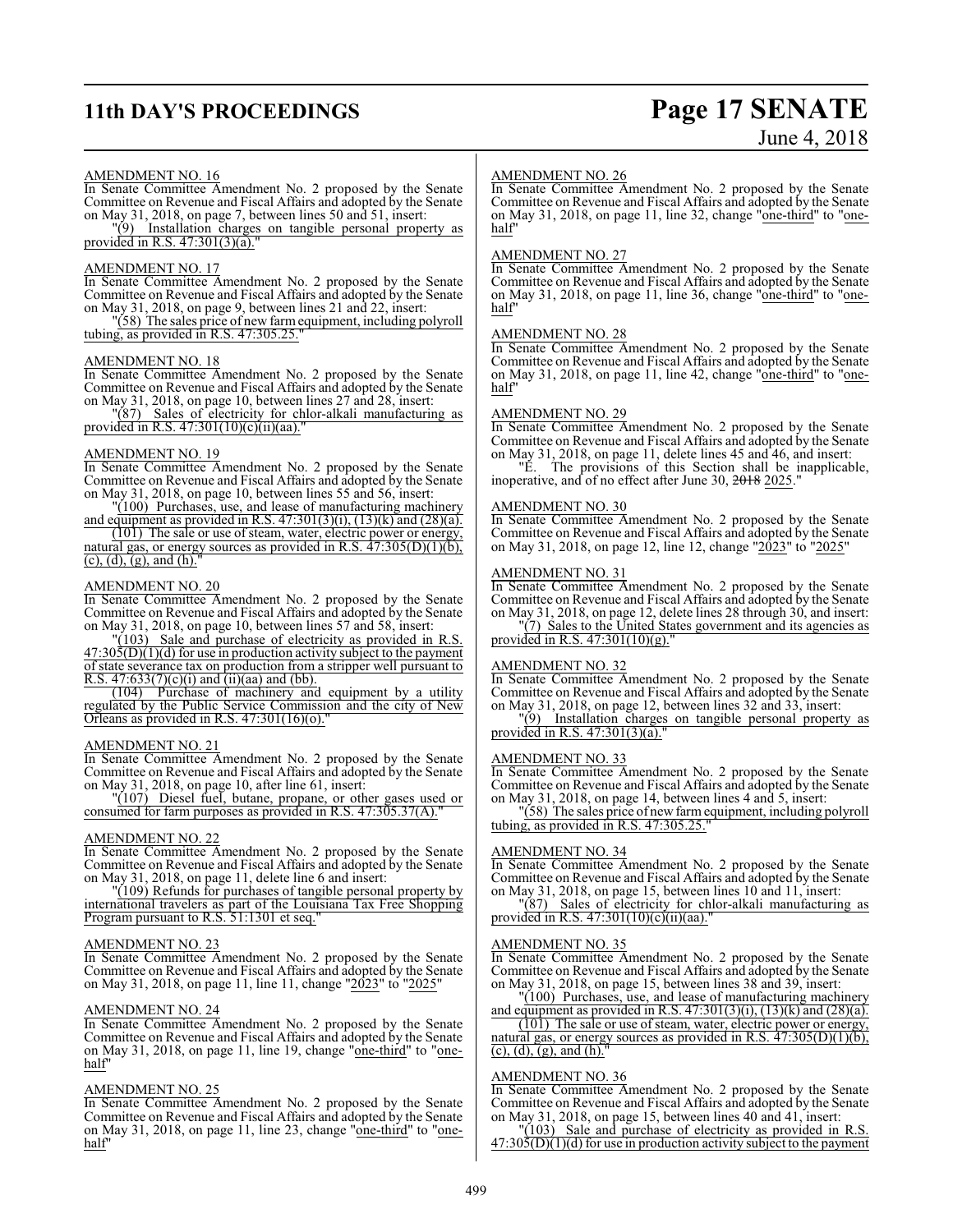# **Page 18 SENATE 11th DAY'S PROCEEDINGS**

## June 4, 2018

of state severance tax on production from a stripper well pursuant to R.S. 47:633(7)(c)(i) and (ii)(aa) and (bb).

(104) Purchase of machinery and equipment by a utility regulated by the Public Service Commission and the city of New Orleans as provided in R.S.  $47:301(16)(o)$ .

#### AMENDMENT NO. 37

In Senate Committee Amendment No. 2 proposed by the Senate Committee on Revenue and Fiscal Affairs and adopted by the Senate on May 31, 2018, on page 15, between lines 44 and 45, insert:

"(107) Diesel fuel, butane, propane, or other gases used or consumed for farm purposes as provided in R.S. 47:305.37(A)."

#### AMENDMENT NO. 38

In Senate Committee Amendment No. 2 proposed by the Senate Committee on Revenue and Fiscal Affairs and adopted by the Senate on May 31, 2018, on page 15, delete line 50 and insert:

"(109) Refunds for purchases of tangible personal property by international travelers as part of the Louisiana Tax Free Shopping Program pursuant to R.S. 51:1301 et seq."

#### AMENDMENT NO. 39

In Senate Committee Amendment No. 2 proposed by the Senate Committee on Revenue and Fiscal Affairs and adopted by the Senate on May 31, 2018, on page 15, line 54, after "2018" insert "until June 30, 2025"

#### AMENDMENT NO. 40

In Senate Committee Amendment No. 2 proposed by the Senate Committee on Revenue and Fiscal Affairs and adopted by the Senate on May 31, 2018, on page 16, line 24, change "2023" to "2025"

#### AMENDMENT NO. 41

In Senate Committee Amendment No. 2 proposed by the Senate Committee on Revenue and Fiscal Affairs and adopted by the Senate on May 31, 2018, on page 16, delete lines 40 through 42, and insert: "(7) Sales to the United States government and its agencies as

provided in R.S. 47:301(10)(g).'

#### AMENDMENT NO. 42

In Senate Committee Amendment No. 2 proposed by the Senate Committee on Revenue and Fiscal Affairs and adopted by the Senate on May 31, 2018, on page 16, between lines 44 and 45, insert:

"(9) Installation charges on tangible personal property as provided in R.S. 47:301(3)(a).

#### AMENDMENT NO. 43

In Senate Committee Amendment No. 2 proposed by the Senate Committee on Revenue and Fiscal Affairs and adopted by the Senate on May 31, 2018, on page 18, between lines 15 and 16, insert:

"(58) The sales price of new farmequipment, including polyroll tubing, as provided in R.S. 47:305.25."

#### AMENDMENT NO. 44

In Senate Committee Amendment No. 2 proposed by the Senate Committee on Revenue and Fiscal Affairs and adopted by the Senate on May 31, 2018, on page 19, between lines 20 and 21, insert:

"(87) Sales of electricity for chlor-alkali manufacturing as provided in R.S.  $47:301(10)(c)(ii)(aa)$ .

#### AMENDMENT NO. 45

In Senate Committee Amendment No. 2 proposed by the Senate Committee on Revenue and Fiscal Affairs and adopted by the Senate on May 31, 2018, on page 19, between lines 48 and 49, insert:

"(100) Purchases, use, and lease of manufacturing machinery and equipment as provided in R.S.  $47:301(3)(i)$ ,  $(13)(k)$  and  $(28)(a)$ .

(101) The sale or use of steam, water, electric power or energy, natural gas, or energy sources as provided in R.S.  $47:305(D)(1)(b)$ ,  $(c)$ ,  $(d)$ ,  $(g)$ , and  $(h)$ .

#### AMENDMENT NO. 46

In Senate Committee Amendment No. 2 proposed by the Senate Committee on Revenue and Fiscal Affairs and adopted by the Senate on May 31, 2018, on page 19, between lines 50 and 51, insert:

"(103) Sale and purchase of electricity as provided in R.S.  $47:30\overline{5(D)}(1)(d)$  for use in production activity subject to the payment of state severance tax on production from a stripper well pursuant to R.S.  $47:633(7)(c)(i)$  and  $(ii)(aa)$  and  $(bb)$ .

(104) Purchase of machinery and equipment by a utility regulated by the Public Service Commission and the city of New Orleans as provided in R.S.  $47:301(16)(o)$ .

#### AMENDMENT NO. 47

In Senate Committee Amendment No. 2 proposed by the Senate Committee on Revenue and Fiscal Affairs and adopted by the Senate on May 31, 2018, on page 19, between lines 54 and 55, insert:

"(107) Diesel fuel, butane, propane, or other gases used or consumed for farm purposes as provided in R.S. 47:305.37(A).

#### AMENDMENT NO. 48

In Senate Committee Amendment No. 2 proposed by the Senate Committee on Revenue and Fiscal Affairs and adopted by the Senate on May 31, 2018, on page 19, delete line 60 and insert:

"(109) Refunds for purchases of tangible personal property by international travelers as part of the Louisiana Tax Free Shopping Program pursuant to R.S. 51:1301 et seq."

#### AMENDMENT NO. 49

In Senate Committee Amendment No. 2 proposed by the Senate Committee on Revenue and Fiscal Affairs and adopted by the Senate on May 31, 2018, on page 20, line 5, change "2023" to "2025"

Senator Allain moved the adoption of the amendments.

Senator Milkovich objected.

#### **ROLL CALL**

The roll was called with the following result:

#### YEAS

Mr. President Donahue Morrish<br>Allain Erdey Peacock Erdey Peacock<br>Gatti Perry Appel Gatti<br>Barrow Johns Barrow Johns Peterson<br>Bishop LaFleur Price LaFleur Price<br>Lambert Smith, G. Boudreaux Lamb<br>Carter Long Long Smith, J.<br>Luneau Tarver Chabert Luneau<br>Claitor Martiny Martiny Thompson<br>
Mills Ward Colomb Mills Ward<br>
Cortez Morrell White Morrell Total - 33 NAYS Hewitt Mizell Walsworth

ABSENT

Fannin Total - 1

Milkovich Total - 5

The Chair declared the amendments were adopted.

The bill was read by title. Senator Morrell moved the final passage of the amended bill.

#### **ROLL CALL**

The roll was called with the following result:

#### YEAS

| Mr. President | Donahue | Morrish  |
|---------------|---------|----------|
| Allain        | Erdey   | Peacock  |
| Appel         | Gatti   | Peterson |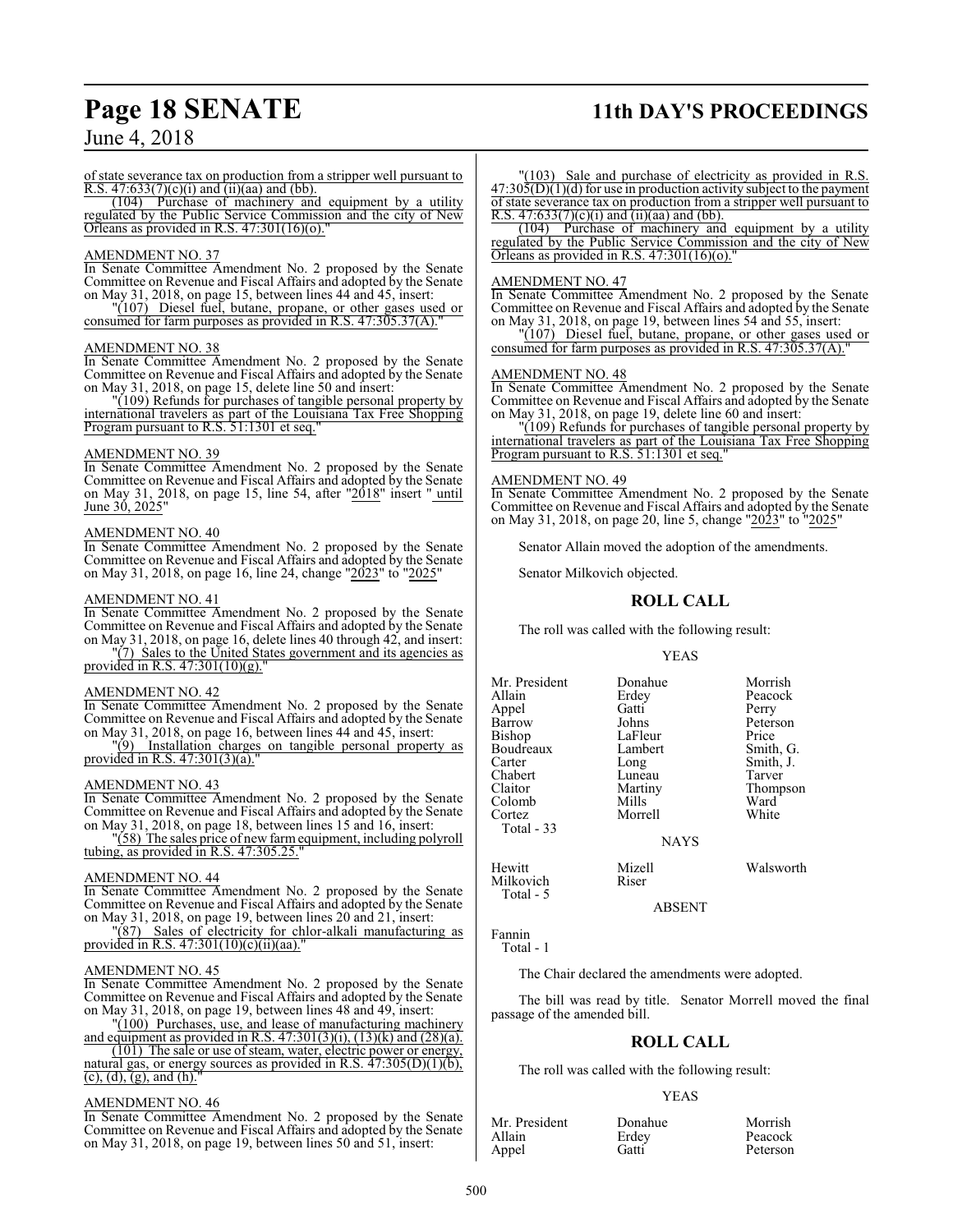| Barrow<br>Bishop<br>Boudreaux<br>Carter<br>Chabert<br>Claitor<br>Colomb<br>Cortez<br>Total - 32 | Johns<br>LaFleur<br>Lambert<br>Long<br>Luneau<br>Martiny<br>Mills<br>Morrell<br><b>NAYS</b> | Price<br>Smith, G.<br>Smith, J.<br>Tarver<br>Thompson<br>Ward<br>White |
|-------------------------------------------------------------------------------------------------|---------------------------------------------------------------------------------------------|------------------------------------------------------------------------|
| Hewitt<br>Milkovich<br>Total - 6                                                                | Mizell<br>Perry                                                                             | Riser<br>Walsworth                                                     |

ABSENT

Fannin

Total - 1

The Chair declared the amended bill was passed and ordered it returned to the House. Senator Morrell moved to reconsider the vote by which the bill was passed and laid the motion on the table.

#### **Message from the House**

#### **ADOPTION OF CONFERENCE COMMITTEE REPORT**

#### June 4, 2018

To the Honorable President and Members of the Senate:

I am directed to inform your honorable body that the House of Representatives has adopted the Report of the Conference Committee on the disagreement to **House Bill No. 18**.

> Respectfully submitted, ALFRED W. SPEER Clerk of the House of Representatives

#### **Message from the House**

#### **DISAGREEMENT TO HOUSE BILL**

June 4, 2018

To the Honorable President and Members of the Senate:

I am directed to inform your honorable body that the House of Representatives has refused to concur in the proposed Senate Amendment(s) to **House Bill No. 12** by Representative Leger, and ask the President to appoint on the part of the Senate a committee to confer with a like committee from the House on the disagreement.

> Respectfully submitted, ALFRED W. SPEER Clerk of the House of Representatives

#### **Appointment of Conference Committee on House Bill No. 12**

The President of the Senate appointed to the Conference Committee on **House Bill No. 12** the following members of the Senate:

> Senators Morrell, LaFleur and Tarver.

# **11th DAY'S PROCEEDINGS Page 19 SENATE** June 4, 2018

### **Message from the House**

#### **DISAGREEMENT TO HOUSE BILL**

June 4, 2018

To the Honorable President and Members of the Senate:

The House of Representatives has discharged their committee on conference from further consideration of **House Bill No. 1**.

> Respectfully submitted, ALFRED W. SPEER Clerk of the House of Representatives

#### **Conference Committee Reports**

The following reports were received and read:

**SENATE BILL NO. 2—** BY SENATOR CLAITOR

AN ACT

To amend and reenact R.S.  $47:551(D)(8)(a)$ , relative to the distribution of the local avails of the automobile rental tax; to provide for the dedication of certain avails collected in East Baton Rouge Parish; to provide for an effective date; and to provide for related matters.

#### **CONFERENCE COMMITTEE REPORT**

June 4, 2018

To the Honorable President and Members of the Senate and to the Honorable Speaker and Members of the House of Representatives.

Ladies and Gentlemen:

We, the conferees appointed to confer over the disagreement between the two houses concerning Senate Bill No. 2 by Senator Claitor recommend the following concerning the Engrossed bill:

- 1. That the set of House Floor Amendments proposed by Representative Steve Carter and adopted by the House of Representatives on June 3, 2018 be rejected.
- 2. That the following amendments be adopted:

#### AMENDMENT NO. 1

On page 1, line 2, after "reenact" delete the remainder of the line and  $"R.S. 39:91(B)$  and R.S.  $47:551(D)(8)(a)$ , relative to the transfer, dedication, distribution, and use of certain funds in the state treasury; to provide for the use of the monies in the Deepwater Horizon Economic Damages Collection Fund; to provide relative to deposits into and uses of the Overcollections Fund; to provide relative to the distribution of the local avails"

#### AMENDMENT NO. 2

On page 1, between lines 6 and 7, insert:

"Section 1. R.S. 39:91(B) is hereby amended and reenacted to read as follows:

§91. Deepwater Horizon Economic Damages Collection Fund

\* \* \* B. All economic damages proceeds from the DWH litigation in excess of the first two hundred million dollars deposited in the Fiscal Year 2015-2016 Deficit Elimination Fund shall be deposited by the treasurer as follows:

**(1) Notwithstanding any provision of law to the contrary including the provisions of Paragraphs (2), (3), and (4) of this Subsection, and Subsection C of this Section, in Fiscal Year 2018- 2019, the annual payment of fifty-three million three hundred thirty-three thousand three hundred thirty-three dollars to the state general fund.**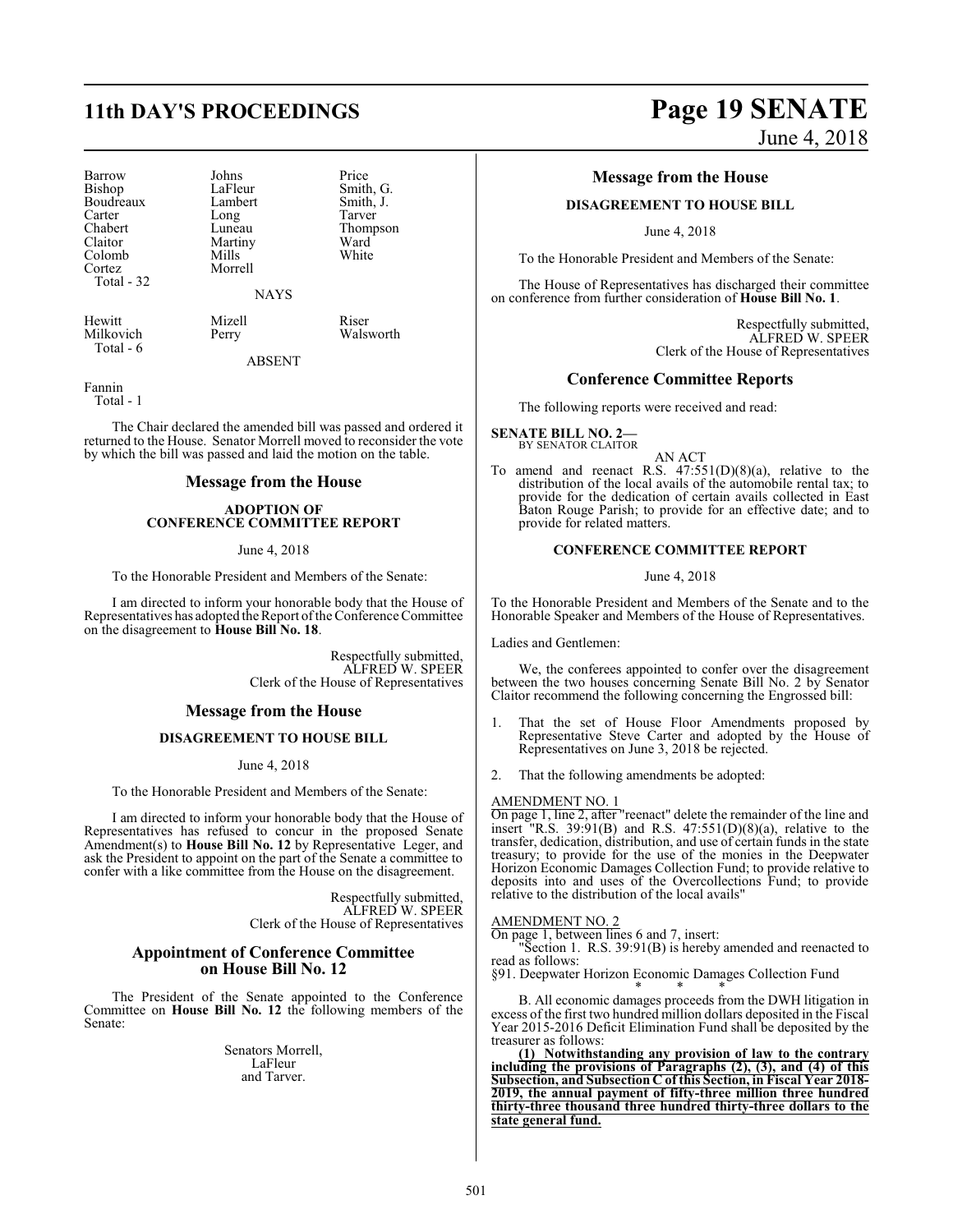(1) **(2)** Forty-five percent of each such receipt of economic damages proceeds to the Budget Stabilization Fund until that fund reaches the amount statutorily mandated by R.S. 39:94.

(2) **(3)** Forty-five percent of each such receipt of economic damages proceeds to the Medicaid Trust Fund for the Elderly provided for in R.S. 46:2691 until an amount not to exceed seven hundred million dollars has been deposited into such fund.

(3) **(4)** Ten percent of each such receipt of economic damages proceeds to the Health Trust Fund provided for in R.S. 46:2731 until an amount not to exceed thirty million dollars has been deposited into such fund.

\* \* \*"

AMENDMENT NO. 3 On page 1, line 7, change "Section 1." to "Section 2."

#### AMENDMENT NO. 4

On page 1, between lines 15 and 16, insert the following: "Section 3. Notwithstanding any provision of law to the

contrary, the state treasurer is hereby authorized and directed to transfer the amount of three million two hundred twenty-one thousand nine hundred twenty-eight dollars from the medical device settlement from the Department of Revenue Escrow Account to the Overcollections Fund."

AMENDMENT NO. 5 On page 1, line 16, change "Section 2." to "Section 4."

Respectfully submitted,

Senators: Representatives: Representatives: Cameron Henry Cameron Henry<br>Stephen F. Carter Jean-Paul J. Morrell<br>Fric LaFleur Neil C. Abramson

Senator Claitor moved to adopt the Conference Committee Report.

## **ROLL CALL**

The roll was called with the following result:

#### YEAS

| Mr. President<br>Allain<br>Appel<br>Bishop<br>Boudreaux<br>Carter<br>Chabert<br>Claitor<br>Colomb<br>Cortez<br>Donahue<br>Erdey<br>Gatti<br>Total - 37 | Hewitt<br>Johns<br>LaFleur<br>Lambert<br>Long<br>Luneau<br>Martiny<br>Milkovich<br>Mills<br>Mizell<br>Morrell<br>Morrish<br>Peacock<br><b>NAYS</b> | Perry<br>Peterson<br>Price<br>Riser<br>Smith, G.<br>Smith, J.<br>Tarver<br>Thompson<br>Walsworth<br>Ward<br>White |
|--------------------------------------------------------------------------------------------------------------------------------------------------------|----------------------------------------------------------------------------------------------------------------------------------------------------|-------------------------------------------------------------------------------------------------------------------|
| Barrow<br>Total - 1                                                                                                                                    |                                                                                                                                                    |                                                                                                                   |

ABSENT

Fannin

Total - 1

The Chair declared the Conference Committee Report was adopted.

# **Page 20 SENATE 11th DAY'S PROCEEDINGS**

#### **Message from the House**

#### **REJECTION OF CONFERENCE COMMITTEE REPORT**

June 4, 2018

To the Honorable President and Members of the Senate:

I am directed to inform your honorable body that the House of Representatives has rejected the Report ofthe Conference Committee on the disagreement to **House Bill No. 27**.

> Respectfully submitted, ALFRED W. SPEER Clerk of the House of Representatives

#### **Message from the House**

#### **ADOPTION OF CONFERENCE COMMITTEE REPORT**

June 4, 2018

To the Honorable President and Members of the Senate:

I am directed to inform your honorable body that the House of Representatives has adopted the Report ofthe Conference Committee on the disagreement to **Senate Bill No. 2**.

> Respectfully submitted, ALFRED W. SPEER Clerk of the House of Representatives

#### **Rules Suspended**

Senator Long asked for and obtained a suspension of the rules to take up at this time:

#### **Introduction of Senate Resolutions**

Senator Long asked for and obtained a suspension of the rules to introduce and read Senate Resolutions a first and second time.

#### **SENATE RESOLUTION NO. 35**

BY SENATOR LONG A RESOLUTION

BE IT RESOLVED by the Senate of the State of Louisiana that a committee of five be appointed by the President of the Senate to serve with a like committee from the House of Representatives to notify the Governor that the Legislature of the State of Louisiana has completed its labors and is now ready to adjourn sine die.

On motion of Senator Long the resolution was read by title and adopted.

In compliance with the resolution the President of the Senate appointed the following committee:

> Senators Donahue, Mills, Lambert, Boudreaux and Perry.

**SENATE RESOLUTION NO. 36** BY SENATOR LONG

#### A RESOLUTION

BE IT RESOLVED by the Senate of the State of Louisiana that a committee of five be appointed by the President of the Senate to notify the House of Representatives that the Senate has completed its labors and is now ready to adjourn sine die.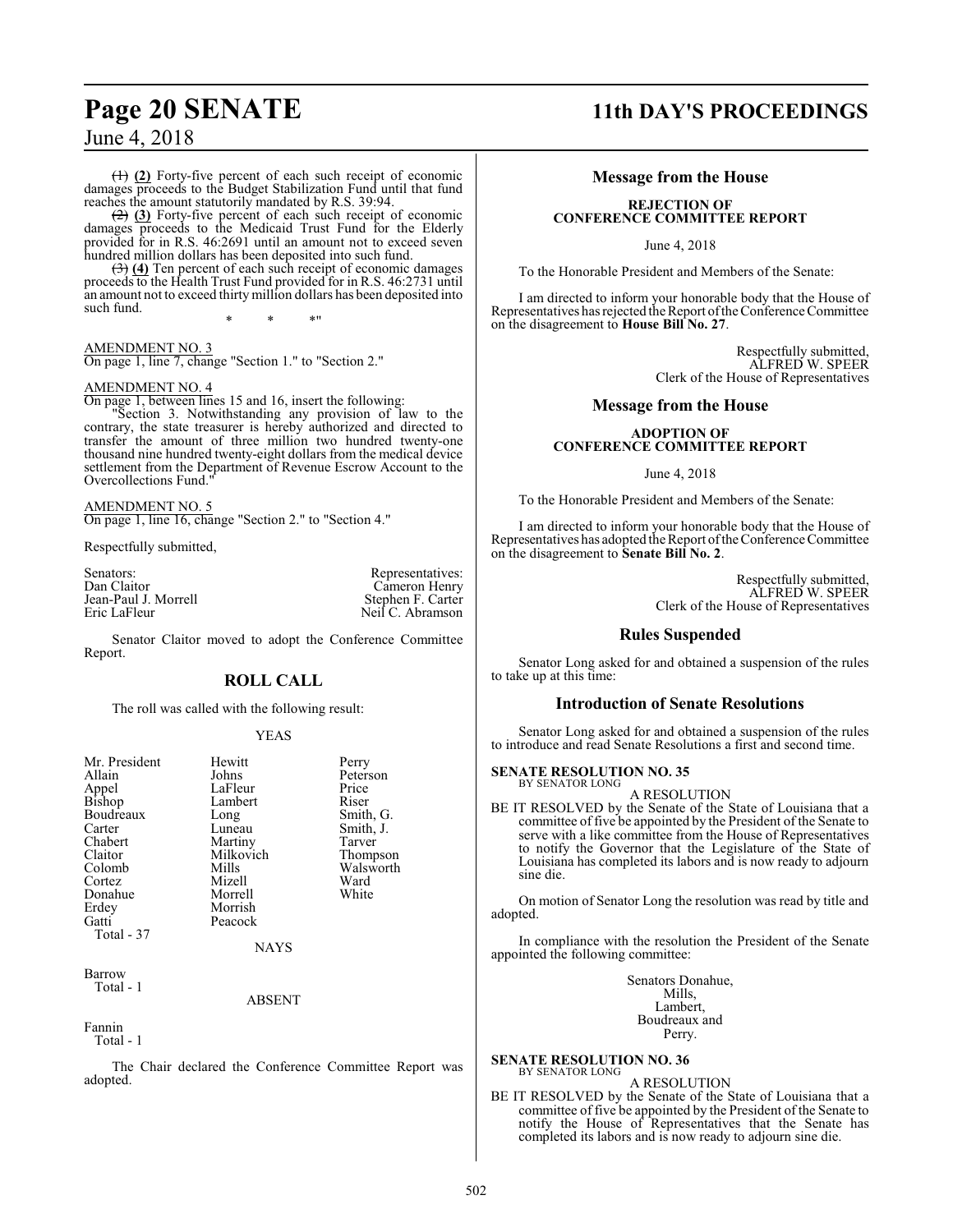# **11th DAY'S PROCEEDINGS Page 21 SENATE**

# June 4, 2018

On motion of Senator Long, the resolution was read by title and adopted.

In compliance with the resolution the President of the Senate appointed the following Committee:

> Senators Long, John Smith, Carter, Walsworth and Appel.

#### **Reports of Committees**

The committee to notify the Governor that the Senate had completed its labors and was ready to adjourn sine die returned and reported it had performed that duty. The President of the Senate thanked the Committee and discharged it.

The committee to notify the House of Representatives that the Senate had completed its labors and was ready to adjourn sine die returned and reported it had performed that duty. The President of the Senate thanked the committee and discharged it.

### **Committee from the House of Representatives**

A committee from the House of Representatives appeared before the Bar of the Senate and informed the Senate that the House of Representatives was ready to adjourn sine die.

#### **Privileged Report of the Committee on Senate and Governmental Affairs**

#### **ENROLLMENTS**

Senator Peterson, Chairman on behalf of the Committee on Senate and Governmental Affairs, submitted the following report:

June 4, 2018

To the President and Members of the Senate:

I am directed by your Committee on Senate and Governmental Affairs to submit the following report:

The following Senate Concurrent Resolutions have been properly enrolled:

#### **SENATE CONCURRENT RESOLUTION NO. 4—** BY SENATOR ALLAIN

A CONCURRENT RESOLUTION

To urge and request the Louisiana State UniversityCenter for Energy Studies (LSU CES), the Louisiana State University Public Administration Institute (LSU PAI), and the Louisiana Tax Institute, in consultation with various stakeholder organizations and certain legislative committees, to analyze mineral revenues, taxes, and exemptions in Louisiana and to submit a written report of its findings to the legislature.

#### **SENATE CONCURRENT RESOLUTION NO. 20—**

BY SENATOR LONG AND REPRESENTATIVE LANCE HARRIS A CONCURRENT RESOLUTION

To commend, posthumously, Paul Candies upon being named to the 2018 Louisiana Sports Hall of Fame.

- **SENATE CONCURRENT RESOLUTION NO. 21—** BY SENATOR MORRISH AND REPRESENTATIVE NANCY LANDRY A CONCURRENT RESOLUTION
- To commend Scott M. Richard for his service to the Louisiana School Boards Association.

#### **SENATE CONCURRENT RESOLUTION NO. 22—**

BY SENATORS MILKOVICH AND PEACOCK AND REPRESENTATIVE CARMODY

A CONCURRENT RESOLUTION To commend Albert Hardison upon his more than forty-five-year career as a well-respected school principal, mentor to educators, and leader of strong religious convictions and faith.

#### **SENATE CONCURRENT RESOLUTION NO. 23—** BY SENATOR PETERSON AND REPRESENTATIVE DUPLESSIS

A CONCURRENT RESOLUTION To commend Lynda Woolard, president of the Independent Women's Organization in New Orleans, for her service as president and on her achievements in supporting Democratic candidates as well as in lobbying the legislature on issues.

**SENATE CONCURRENT RESOLUTION NO. 24—**<br>BY SENATORS MILLS, ALARIO, ALLAIN, APPEL, BARROW, BISHOP,<br>BOUDREAUX, CARTER, CHABERT, CLAITOR, COLOMB, CORTEZ, DONAHUE, ERDEY, FANNIN, GATTI, HEWITT, JOHNS, LAFLEUR,<br>LAMBERT, LONG, LUNEAU, MARTINY, MILKOVICH, MIZELL,<br>MORRELL, MORRISH, PEACOCK, PERRY, PETERSON, PRICE, RISER,<br>GARY SMITH, JOHN SMITH, TARVER, THOMPSON, WALSWORTH,<br>WARD A CONCURRENT RESOLUTION

To commend Jeff Reynolds for his twenty-eight years of dedicated service at the Louisiana Department of Health and congratulate him upon his appointment as Vice Chancellor of Finance at the Louisiana State University School of Medicine in Shreveport.

> Respectfully submitted, KAREN CARTER PETERSON Chairman

The foregoing Senate Concurrent Resolutions were signed by the President of the Senate.

### **Privileged Report of the Committee on Senate and Governmental Affairs**

## **ENROLLMENTS**

Senator Peterson, Chairman on behalf of the Committee on Senate and Governmental Affairs, submitted the following report:

#### June 4, 2018

To the President and Members of the Senate:

I am directed by your Committee on Senate and Governmental Affairs to submit the following report:

The following Senate Bills have been properly enrolled:

#### **SENATE BILL NO. 3—** BY SENATOR JOHNS

AN ACT

To amend and reenact the introductory paragraph of R.S. 51:1787(A)(1)(a)(iv), R.S. 51:1787(A)(1)(a)(iv)(bb) and (cc),  $2455(D)(3)$  and  $2457(B)(3)(b)$  and (c), relative to the administration of incentive rebates; to change the application period for certain incentive rebates; to provide for issuance of rebate payments for certain tax incentive programs; to provide for an effective date; and to provide for related matters.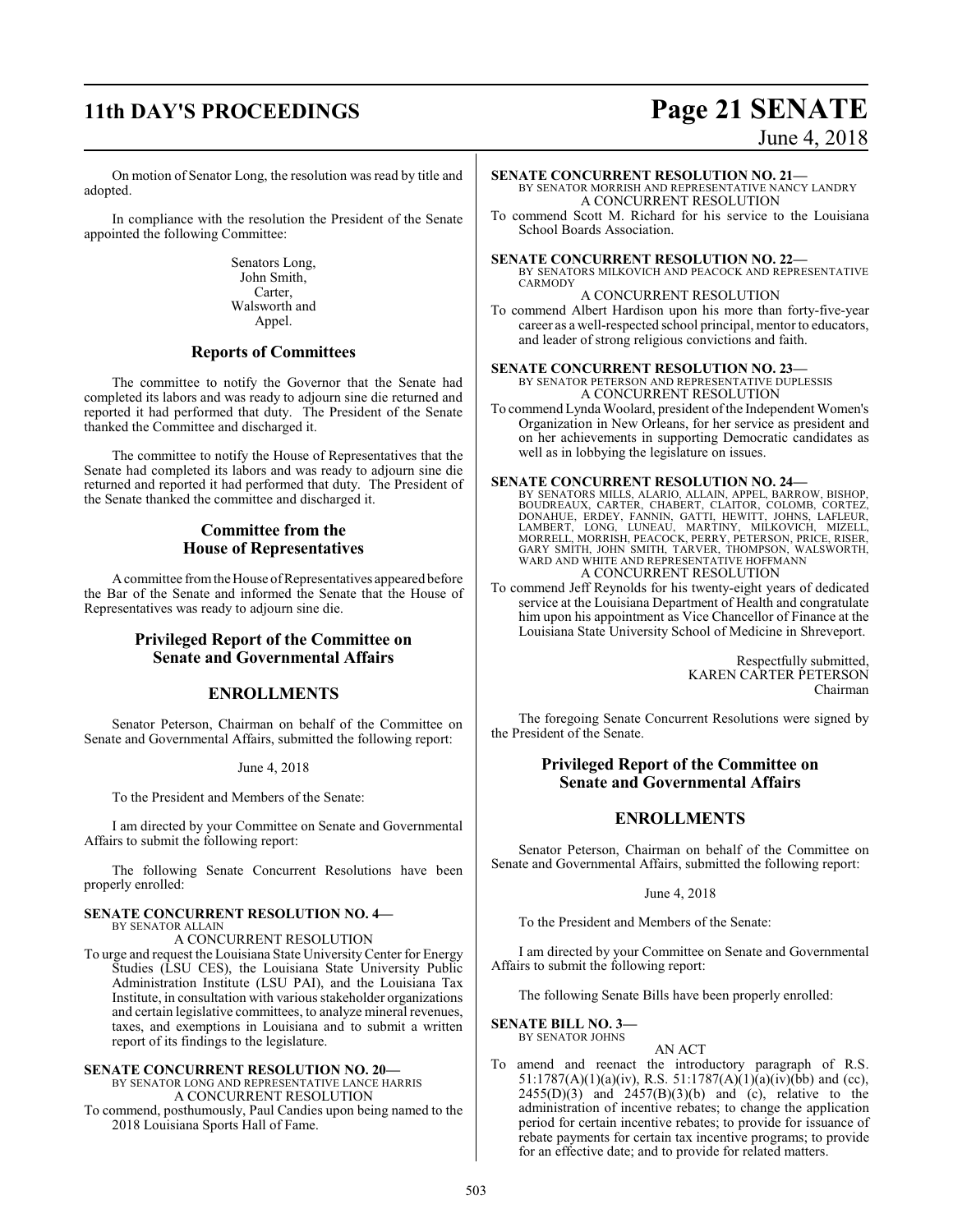**SENATE BILL NO. 20—**

BY SENATORS RISER AND HEWITT AN ACT

To amend and reenact R.S. 23:1170(A), 1172(A), 1172.1(C), 1172.2(D), 1178(D), 1291.1(C)(1) and (E), 1310.3(E), and 1310.13, relative to the Office of Workers' Compensation Administrative Fund in the state treasury; to provide for the dedication, use, investment, and appropriation of monies in the Office of Workers' Compensation Administrative Fund; to provide for an effective date; and to provide for related matters.

> Respectfully submitted, KAREN CARTER PETERSON Chairman

The foregoing Senate Bills were signed by the President of the Senate.

### **Message from the House**

#### **SIGNED HOUSE BILLS AND JOINT RESOLUTIONS**

#### June 4, 2018

To the Honorable President and Members of the Senate:

I am directed to inform your honorable body that the Speaker of the House of Representatives has signed the following House Bills and Joint Resolutions:

#### **HOUSE BILL NO. 13—**

BY REPRESENTATIVE JACKSON AN ACT

To amend and reenact Section 6 of Act No. 123 of the 2015 Regular Session of the Legislature, relative to corporate income tax; to provide relative to certain exclusions, exemptions, and deductions; to provide for the effectiveness of reductions; to provide for applicability; to provide for an effective date; and to provide for related matters.

**HOUSE BILL NO. 17—** BY REPRESENTATIVES FOIL AND FALCONER AN ACT

To amend and reenact R.S. 47:315.1(A) and 339(A)(2) and (B)(3) and to enact R.S.  $47:301(4)(m)$  and  $302(W)(6)$ , relative to sales and use tax; to provide with respect to collection and reporting of sales and use taxes; to provide for the definition of dealer; to provide for certain state sales and use tax refunds; to provide for effectiveness; and to provide for related matters.

# **HOUSE BILL NO. 33—**

BY REPRESENTATIVE HENRY AN ACT

To appropriate funds for Fiscal Year 2018-2019 to make supplemental appropriations to defray the expenses of the legislature, including the House of Representatives and the Senate, the Legislative Auditor, the Legislative Fiscal Office, the Legislative Budgetary Control Council, and the Louisiana State Law Institute; to provide for an effective date; and to provide for related matters.

and asked that the President of the Senate affix his signature to the same.

> Respectfully submitted, ALFRED W. SPEER Clerk of the House of Representatives

The House Bills and Joint Resolutions contained herein were signed by the President of the Senate.

# **Page 22 SENATE 11th DAY'S PROCEEDINGS**

## **ATTENDANCE ROLL CALL**

PRESENT

Mr. President Fannin Morrish Appel Hewit<br>Barrow Johns Bishop LaFleur Price<br>Boudreaux Lambert Riser Boudreaux Lamb<br>Carter Long Carter Long Smith, G.<br>
Chabert Luneau Smith, J. Chabert Luneau Smith, J. Claitor Martiny Tarver<br>Colomb Milkovich Thompson Colomb Milkovich<br>Cortez Mills Donahue Mizell Ward Total - 39

Gatti Peacock<br>
Hewitt Perry Morrell

Peterson<br>Price Mills Walsworth<br>
Mizell Ward

Total - 0

#### **Adjournment**

ABSENT

On motion of Senator Thompson, at 12:00 o'clock A.M. the Senate adjourned sine die.

The President of the Senate declared the Senate adjourned sine die.

> GLENN A. KOEPP Secretary of the Senate

> > DIANE O' QUIN Journal Clerk

### **Post Session Legislative Actions**

Following final adjournment, the instruments contained in the following messages were acted upon on the dates indicated.

#### **Privileged Report of the Committee on Senate and Governmental Affairs**

## **ENROLLMENTS**

Senator Peterson, Chairman on behalf of the Committee on Senate and Governmental Affairs, submitted the following report:

#### June 5, 2018

To the President and Members of the Senate:

I am directed by your Committee on Senate and Governmental Affairs to submit the following report:

The following Senate Resolutions have been properly enrolled:

#### **SENATE RESOLUTION NO. 18—** BY SENATOR LONG

A RESOLUTION

To commend the Northwestern State University baseball team on winning the 2018 Southland Conference Tournament and for qualifying to compete in the National College Athletic Association Division I Baseball Regional Tournament in Corvallis, Oregon.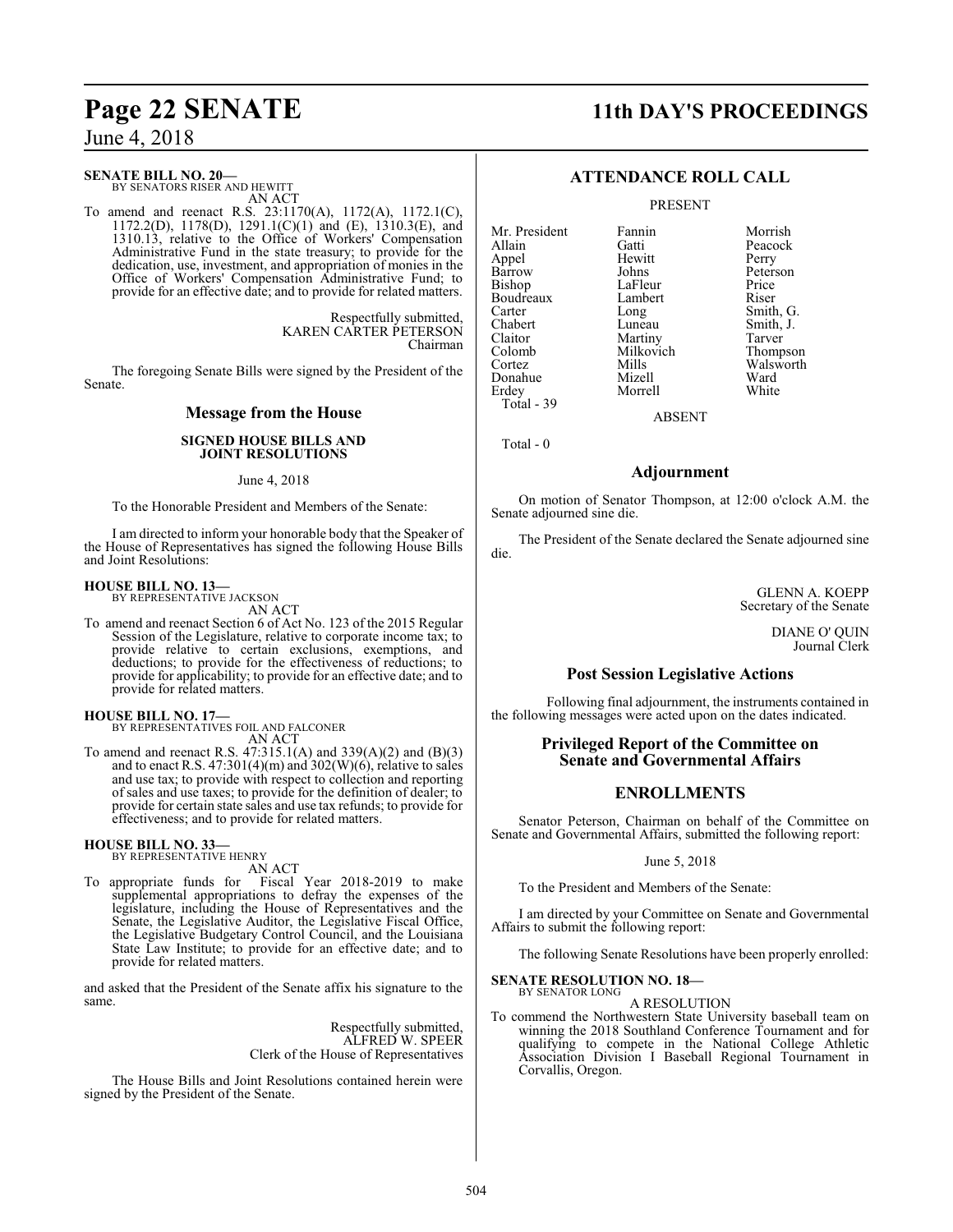# **11th DAY'S PROCEEDINGS Page 23 SENATE**

# June 4, 2018

#### **SENATE RESOLUTION NO. 19—**

BY SENATOR APPEL A RESOLUTION

To commend Jenna Conway for her years of service with the state Department of Education and to the children of Louisiana.

# **SENATE RESOLUTION NO. 20—** BY SENATOR MILLS

A RESOLUTION To commend the Episcopal School of Acadiana boys soccer team for winning the 2018 Louisiana High School Athletic Association Class B state championship.

# **SENATE RESOLUTION NO. 21—** BY SENATOR GATTI

A RESOLUTION

To commend the Kingston Elementary School archery team on winning the Elementary National Championship in the NASP Tournament and finishing fourth in the NASP®/IBO 3-D competition.

# **SENATE RESOLUTION NO. 22—** BY SENATOR LUNEAU

A RESOLUTION

To commend Myrna Loy Burnaman Luneau on the occasion of her eightieth birthday.

#### **SENATE RESOLUTION NO. 23—** BY SENATOR BARROW

A RESOLUTION

To create the Task Force on Prevention of Human Degradation and Exploitation of Vulnerable Individuals in Community-Based Residential Settings.

# **SENATE RESOLUTION NO. 24—** BY SENATORS JOHNS, MORRISH AND JOHN SMITH

A RESOLUTION

To commend Jackson William "J.W." Stine on the historic and memorable occasion of his one hundredth birthday.

#### **SENATE RESOLUTION NO. 25—**

BY SENATORS CLAITOR, ALARIO, ALLAIN, APPEL, BARROW,<br>BISHOP, BOUDREAUX, CARTER, CHABERT, COLOMB, CORTEZ,<br>DONAHUE, ERDEY, FANNIN, GATTI, HEWITT, JOHNS, LAFLEUR,<br>LAMBERT,LONG,LUNEAU,MARTINY,MILKOVICH,MILLS,MIZELL,<br>MORRELL,MOR

#### A RESOLUTION

To express the sincere condolences of the Senate of the Legislature of Louisiana to the family and friends of H. David Smith Jr. upon his passing and to mourn the loss of a former colleague of the Louisiana Senate.

#### **SENATE RESOLUTION NO. 26—**

BY SENATORS MILKOVICH AND PEACOCK

A RESOLUTION

To commend David Perkins, recent Louisiana National Guard recruit, upon his good Samaritan effort to assist two stranded motorists that unfortunately resulted in a broken armfor the helpful young man.

#### **SENATE RESOLUTION NO. 29—**

BY SENATORS BARROW, ALARIO, ALLAIN, APPEL, BISHOP,<br>BOUDREAUX, CARTER, CHABERT, CLAITOR, COLOMB, CORTEZ,<br>DONAHUE, ERDEY, FANNIN, GATTI, HEWITT, JOHNS, LAFLEUR,<br>LAMBERT,LONG,LUNEAU,MARTINY,MILKOVICH,MILLS,MIZELL,<br>MORRELL,MOR WARD AND WHITE

#### A RESOLUTION

To commend Elijah Precciely on being an author, entrepreneur, inventor, weekly radio host at WTQT 106.1 FM, and young messenger of God at the tender age of eleven.

#### **SENATE RESOLUTION NO. 27—**

BY SENATORS CARTER, ALARIO, ALLAIN, APPEL, BARROW, BISHOP,<br>BOUDREAUX, CHABERT, CLAITOR, COLOMB, CORTEZ, DONAHUE,<br>ERDEY, FANNIN, GATTI, HEWITT, JOHNS, LAFLEUR, LAMBERT,<br>LONG, LUNEAU, MARTINY, MILKOVICH, MILLS, MIZELL, MORRE

#### A RESOLUTION

To commend posthumously Antoine "Fats" Domino and to express condolences to his family.

#### **SENATE RESOLUTION NO. 28—** BY SENATOR WHITE

A RESOLUTION

To urge and request the state of Louisiana and future legislators of this state to take steps toward establishing programs and other incentives to assist and encourage first-time homebuyers to purchase homes in this state.

SENATE RESOLUTION NO. 30—<br>BY SENATORS LUNEAU, ALARIO, ALLAIN, APPEL, BARROW, BISHOP, BOUDREAUX, CARTER, CHABERT, CLAITOR, COLOMB, CORTEZ,<br>DONAHUE, ERDEY, FANNIN, GATTI, HEWITT, JOHNS, LAFLEUR,<br>LAMBERT, LONG, MARTINY, MILKO WARD AND WHITE

#### A RESOLUTION

To express the sincere condolences of the Senate of the Legislature of Louisiana upon the death of Bishop Tom Fred "T. F." Tenney.

#### **SENATE RESOLUTION NO. 31—**

BY SENATOR LONG A RESOLUTION

To commend and congratulate Scooter Hobbs for receiving the 2018 Distinguished Service Award in Sports Journalismand on being named to the 2018 Louisiana Sports Hall of Fame Induction Class.

#### **SENATE RESOLUTION NO. 33—** BY SENATOR GATTI

A RESOLUTION

To commend and recognize retired Air Force Colonel Steve dePyssler on the celebration of his ninety-ninth birthday.

# **SENATE RESOLUTION NO. 34—** BY SENATOR BARROW

A RESOLUTION

To designate June 10 through 16, 2018, as Flag Week in Louisiana.

Respectfully submitted, KAREN CARTER PETERSON Chairman

The foregoing Senate Resolutions were signed by the President of the Senate and presented to the Secretary of State by the Secretary.

#### **Message to the Secretary of State**

## **SIGNED SENATE CONCURRENT RESOLUTIONS**

#### June 5, 2018

To the Honorable Secretary of State:

The President of the Senate and the Speaker of the House of Representatives have signed the following Senate Concurrent Resolutions: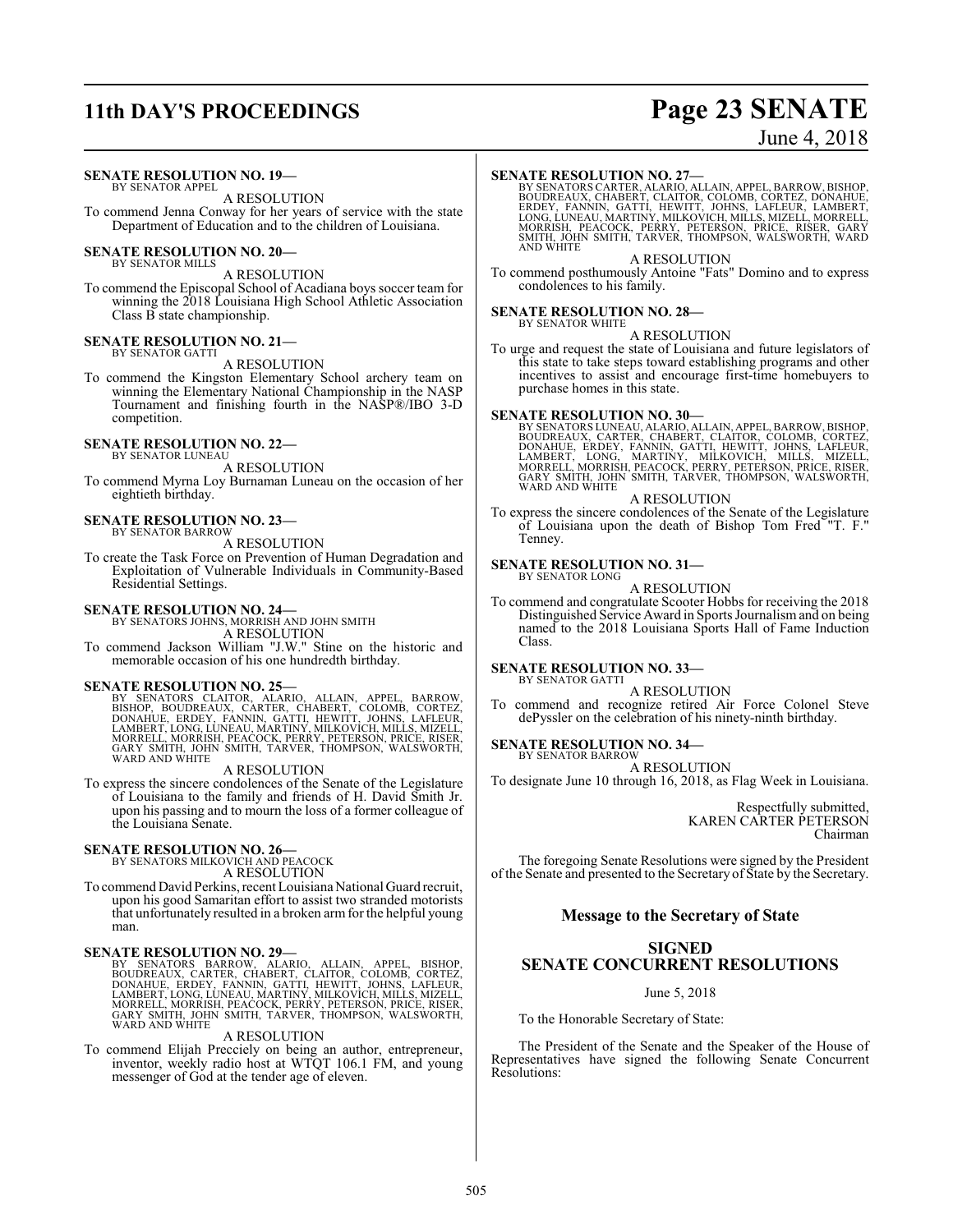# **Page 24 SENATE 11th DAY'S PROCEEDINGS**

June 4, 2018

#### **SENATE CONCURRENT RESOLUTION NO. 4—**

BY SENATOR ALLAIN A CONCURRENT RESOLUTION

To urge and request the Louisiana State UniversityCenter for Energy Studies (LSU CES), the Louisiana State University Public Administration Institute (LSU PAI), and the Louisiana Tax Institute, in consultation with various stakeholder organizations and certain legislative committees, to analyze mineral revenues, taxes, and exemptions in Louisiana and to submit a written report of its findings to the legislature.

#### **SENATE CONCURRENT RESOLUTION NO. 14—** BY SENATOR LONG

A CONCURRENT RESOLUTION

To commend Larry Wright on being named to the 2018 Louisiana Sports Hall of Fame.

#### **SENATE CONCURRENT RESOLUTION NO. 16—** BY SENATOR LONG

A CONCURRENT RESOLUTION To commend and congratulate Reggie Wayne on being named to the 2018 Louisiana Sports Hall of Fame.

#### **SENATE CONCURRENT RESOLUTION NO. 18—**

BY SENATORS ALARIO, ALLAIN, APPEL, BARROW, BISHOP, SCONTEZ, BOROUDREAUX, CARTER, CHABERT, CLAITOR, COLOMB, CORTEZ, DONAHUE, ERDEY, FANNIN, GATTI, HEWITT, JOHNS, LAFLEUR, LAMBERT, LONG, LUNEAU, MARTINY, MILKOVICH, MILKOVICH

To express the sincere condolences of the Legislature of Louisiana upon the death of Elaine Schwartzenberg Edwards, former First Lady of Louisiana and a woman who embodied Louisiana's belief in the value of strong families, a deep sense of community, and a commitment to the ideals of the indomitable American spirit.

#### **SENATE CONCURRENT RESOLUTION NO. 19—**

BY SENATORS MORRISH AND WALSWORTH AND REPRESENTATIVE NANCY LANDRY

A CONCURRENT RESOLUTION

To commend Scott M. Richard for his service to the Louisiana School Board Association.

#### **SENATE CONCURRENT RESOLUTION NO. 20—**

BY SENATOR LONG AND REPRESENTATIVE LANCE HARRIS A CONCURRENT RESOLUTION

To commend, posthumously, Paul Candies upon being named to the 2018 Louisiana Sports Hall of Fame.

**SENATE CONCURRENT RESOLUTION NO. 21—** BY SENATOR MORRISH AND REPRESENTATIVE NANCY LANDRY A CONCURRENT RESOLUTION

To commend Scott M. Richard for his service to the Louisiana School Boards Association.

**SENATE CONCURRENT RESOLUTION NO. 22—BY SENATORS MILKOVICH AND PEACOCK AND REPRESENTATIVE CARMODY** 

#### A CONCURRENT RESOLUTION

To commend Albert Hardison upon his more than forty-five-year career as a well-respected school principal, mentor to educators, and leader of strong religious convictions and faith.

## **SENATE CONCURRENT RESOLUTION NO. 23—**

BY SENATOR PETERSON AND REPRESENTATIVE DUPLESSIS A CONCURRENT RESOLUTION

To commend Lynda Woolard, president ofthe Independent Women's Organization in New Orleans, for her service as president and on her achievements in supporting Democratic candidates as well as in lobbying the legislature on issues.

SENATE CONCURRENT RESOLUTION NO. 24<br>BY SENATORS MILLS, ALARIO, ALLAIN, APPEL, BARROW, BISHOP,<br>BOUDREAUX, CARTER, CHABERT, CLAITOR, COLOMB, CORTEZ,<br>DONAHUE, ERDEY, FANNIN, GATTI, HEWITT, JOHNS, LAFLEUR,<br>LAMBERT, LONG, LUNEA

To commend Jeff Reynolds for his twenty-eight years of dedicated service at the Louisiana Department of Health and congratulate him upon his appointment as Vice Chancellor of Finance at the Louisiana State University School of Medicine in Shreveport.

> Respectfully submitted, GLENN A. KOEPP Secretary of the Senate

#### **Message to the Governor**

#### **SIGNED SENATE BILLS**

June 5, 2018

To the Honorable Governor of the State of Louisiana:

The President of the Senate and the Speaker of the House of Representatives have signed the following Senate Bills:

#### **SENATE BILL NO. 3—** BY SENATOR JOHNS

AN ACT

To amend and reenact the introductory paragraph of R.S. 51:1787(A)(1)(a)(iv), R.S. 51:1787(A)(1)(a)(iv)(bb) and (cc),  $2455(D)(3)$  and  $2457(B)(3)(b)$  and (c), relative to the administration of incentive rebates; to change the application period for certain incentive rebates; to provide for issuance of rebate payments for certain tax incentive programs; to provide for an effective date; and to provide for related matters.

**SENATE BILL NO. 20—**<br>BY SENATORS RISER AND HEWITT AN ACT

To amend and reenact R.S. 23:1170(A), 1172(A), 1172.1(C), 1172.2(D), 1178(D), 1291.1(C)(1) and (E), 1310.3(E), and 1310.13, relative to the Office of Workers' Compensation Administrative Fund in the state treasury; to provide for the dedication, use, investment, and appropriation of monies in the Office of Workers' Compensation Administrative Fund; to provide for an effective date; and to provide for related matters.

and they are hereby presented for executive approval.

Respectfully submitted, GLENN A. KOEPP Secretary of the Senate

#### **Privileged Report of the Committee on Senate and Governmental Affairs**

#### **ENROLLMENTS**

Senator Peterson, Chairman on behalf of the Committee on Senate and Governmental Affairs, submitted the following report:

June 6, 2018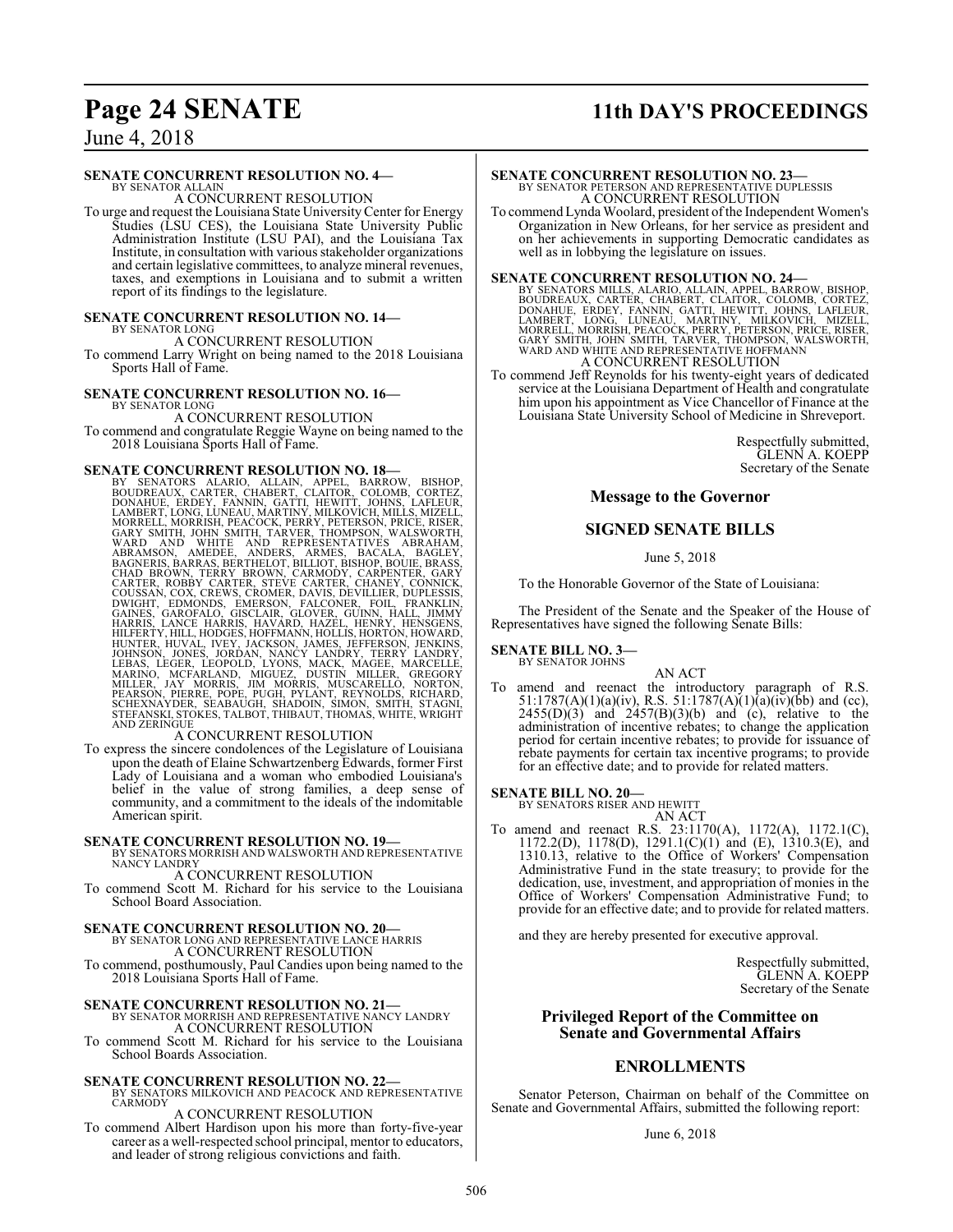# **11th DAY'S PROCEEDINGS Page 25 SENATE**

# June 4, 2018

To the President and Members of the Senate:

I am directed by your Committee on Senate and Governmental Affairs to submit the following report:

The following Senate Bills have been properly enrolled:

#### **SENATE BILL NO. 2—** BY SENATOR CLAITOR

AN ACT

To amend and reenact R.S. 39:91(B) and R.S. 47:551(D)(8)(a), relative to the transfer, dedication, distribution, and use of certain funds in the state treasury; to provide for the use of the monies in the Deepwater Horizon Economic Damages Collection Fund; to provide relative to deposits into and uses of the Overcollections Fund; to provide relative to the distribution of the local avails of the automobile rental tax; to provide for the dedication of certain avails collected in East Baton Rouge Parish; to provide for an effective date; and to provide for related matters.

**SENATE BILL NO. 13—**<br>BY SENATOR WARD AND REPRESENTATIVES AMEDEE, BACALA,<br>BAGLEY, BAGNERIS, BARRAS, BERTHELOT, BILLIOT, CARMODY,<br>GARY CARTER, STEVE CARTER, CONNICK, COX, CREWS, DAVIS,<br>DEVILLIER, EDMONDS, EMERSON, FALCONER, STAGNI, STEFANSKI, STOKES, THOMAS AND WHITE AN ACT

To enact Subpart D of Part I of Chapter 1 of Subtitle I of Title 39 of the Louisiana Revised Statutes of 1950, to be comprised of R.S. 39:16.1 through 16.14, and to repeal R.S. 39:6(C), relative to the reporting of expenditures on the state's fiscal transparency website; to provide the duties of the commissioner of administration relative to the information to be accessible on the website; to provide definitions; to provide for the information to be included on the website; to provide that the appropriation acts for the executive, judicial, and legislative branches of government be included on the website; to provide relative to the reporting of contracts, expenditures, and incentive expenditures; to provide relative to reporting by the state retirement systems and the state treasurer; to provide for reports and audits to be published on the website; to provide for free public use of the website; to provide for an employment and salary database; to provide for the information which shall be excluded from the website; to provide for the reporting of the use of state funds by the recipient of state funds; to provide for audits; to provide relative to the authority of the division of administration to expenditures ofthe legislature or the judiciary; to provide for an effective date; and to provide for related matters.

> Respectfully submitted, KAREN CARTER PETERSON Chairman

The foregoing Senate Bills were signed by the President of the Senate.

#### **Message to the Governor**

#### **SIGNED SENATE BILLS**

#### June 6, 2018

To the Honorable Governor of the State of Louisiana:

The President of the Senate and the Speaker of the House of Representatives have signed the following Senate Bills:

#### **SENATE BILL NO. 2—**

BY SENATOR CLAITOR

AN ACT To amend and reenact R.S. 39:91(B) and R.S. 47:551(D)(8)(a), relative to the transfer, dedication, distribution, and use of certain funds in the state treasury; to provide for the use of the monies in the Deepwater Horizon Economic Damages Collection Fund; to provide relative to deposits into and uses of the Overcollections Fund; to provide relative to the distribution ofthe local avails of the automobile rental tax; to provide for the dedication of certain avails collected in East Baton Rouge Parish; to provide for an effective date; and to provide for related matters.

#### **SENATE BILL NO. 13—**

BY SENATOR WARD AND REPRESENTATIVES AMEDEE, BACALA, GAGUEY, BACREER, BARRAS, BERTHELOT, BILLIOT, CARMODY,<br>GARY CARTER, EDMONDS, EMRAS, BERTHELOT, BILLIOT, CARMODY,<br>GARY CARTER, EDMONDS, EMERSON, FALCONER, GARGFALO,<br>GISCLAI AN ACT

To enact Subpart D of Part I of Chapter 1 of Subtitle I of Title 39 of the Louisiana Revised Statutes of 1950, to be comprised of R.S. 39:16.1 through 16.14, and to repeal R.S. 39:6(C), relative to the reporting of expenditures on the state's fiscal transparency website; to provide the duties of the commissioner of administration relative to the information to be accessible on the website; to provide definitions; to provide for the information to be included on the website; to provide that the appropriation acts for the executive, judicial, and legislative branches of government be included on the website; to provide relative to the reporting of contracts, expenditures, and incentive expenditures; to provide relative to reporting by the state retirement systems and the state treasurer; to provide for reports and audits to be published on the website; to provide for free public use of the website; to provide for an employment and salary database; to provide for the information which shall be excluded from the website; to provide for the reporting of the use of state funds by the recipient of state funds; to provide for audits; to provide relative to the authority of the division of administration to expenditures ofthe legislature or the judiciary; to provide for an effective date; and to provide for related matters.

and they are hereby presented for executive approval.

Respectfully submitted, GLENN A. KOEPP Secretary of the Senate

#### **Message from the House**

#### **SIGNED HOUSE BILLS AND JOINT RESOLUTIONS**

#### June 6, 2018

To the Honorable President and Members of the Senate:

I am directed to inform your honorable body that the Speaker of the House of Representatives has signed the following House Bills and Joint Resolutions:

**HOUSE BILL NO. 1—** BY REPRESENTATIVE HENRY

AN ACT

Making annual appropriations for Fiscal Year 2018-2019 for the ordinary expenses of the executive branch of state government, pensions, public schools, public roads, public charities, and state institutions and providing with respect to the expenditure of said appropriations.